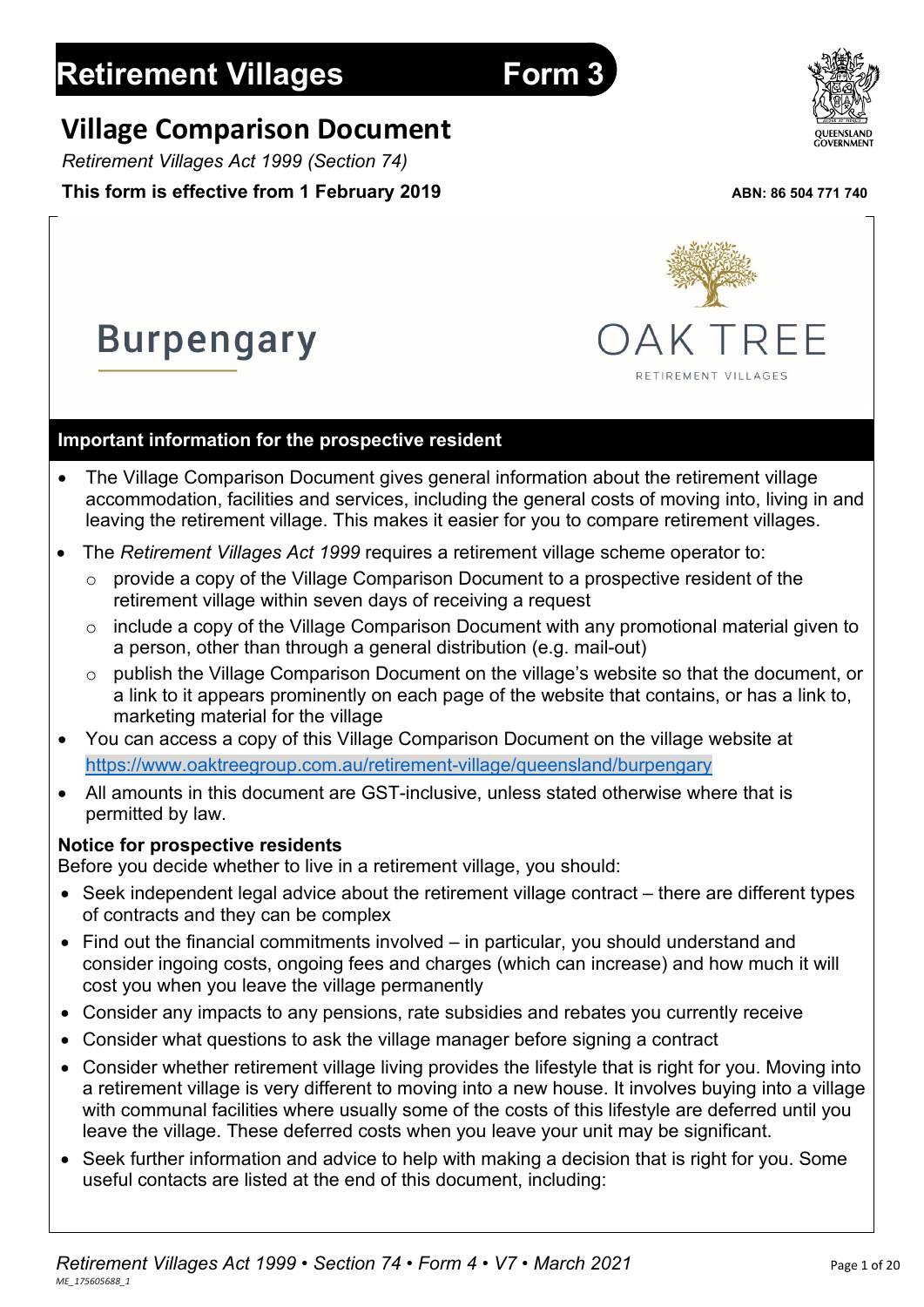- o Queensland Retirement Village and Park Advice Service (QRVPAS) which provides free information and legal assistance for residents and prospective residents of retirement village. See [www.caxton.org.au](http://www.caxton.org.au/) or phone 07 3214 6333.
- o The Queensland Law Society which can provide a list of lawyers who practice retirement village law. See [www.qls.com.au](http://www.qls.com.au/) or phone: 1300 367 757.

#### **More information**

- If you decide to move into a retirement village, the operator will provide you with a Prospective Costs Document for your selected unit, a residence contract and other legal documents.
- By law, you must have a copy of the Village Comparison Document, the Prospective Costs Document, the village by-laws, your residence contract and all attachments to your residence contract for at least 21 days before you and the operator enter into the residence contract. This is to give you time to read these documents carefully and seek professional advice about your legal and financial interests. You have the right to waive the 21-day period if you get legal advice from a Queensland lawyer about your contract.

**The information in this Village Comparison Document is correct as at** *August 2021* **and applies to prospective residents.**

**Some of the information in this document may not apply to existing residence contracts.**

#### **Part 1 – Operator and management details**

| 1.1 Retirement village<br><b>location</b>                                        | Retirement Village Name: Oak Tree Retirement Village Burpengary                                                     |  |  |  |  |
|----------------------------------------------------------------------------------|---------------------------------------------------------------------------------------------------------------------|--|--|--|--|
|                                                                                  | Street Address: 118-126 Pitt Road                                                                                   |  |  |  |  |
|                                                                                  | Suburb: Burpengary<br>State: QLD<br>Post Code: 4505                                                                 |  |  |  |  |
| 1.2 Owner of the land<br>on which the<br>retirement village<br>scheme is located | Name of land owner: Oak Tree Retirement Villages Burpengary Pty Ltd<br>Australian Company Number (ACN): 164 411 027 |  |  |  |  |
|                                                                                  | Address: Ground Floor, 60 Raff Street                                                                               |  |  |  |  |
|                                                                                  | Suburb: Spring Hill<br>State: QLD<br>Post Code: 4000                                                                |  |  |  |  |
| 1.3 Village operator                                                             | Name of entity that operates the retirement village (scheme operator):                                              |  |  |  |  |
|                                                                                  | Oak Tree Retirement Villages Burpengary Pty Ltd                                                                     |  |  |  |  |
|                                                                                  | Australian Company Number (ACN): 164 411 027                                                                        |  |  |  |  |
|                                                                                  | Address: Ground Floor, 60 Raff Street                                                                               |  |  |  |  |
|                                                                                  | Suburb: Spring Hill State: QLD<br>Post Code: 4000                                                                   |  |  |  |  |
|                                                                                  | Date entity became operator: 6 September 2013                                                                       |  |  |  |  |
| 1.4 Village                                                                      | Name of village management entity and contact details:                                                              |  |  |  |  |
| management and<br>onsite availability                                            | Oak Tree Retirement Villages Burpengary Pty Ltd                                                                     |  |  |  |  |
|                                                                                  | Australian Company Number (ACN): 164 411 027                                                                        |  |  |  |  |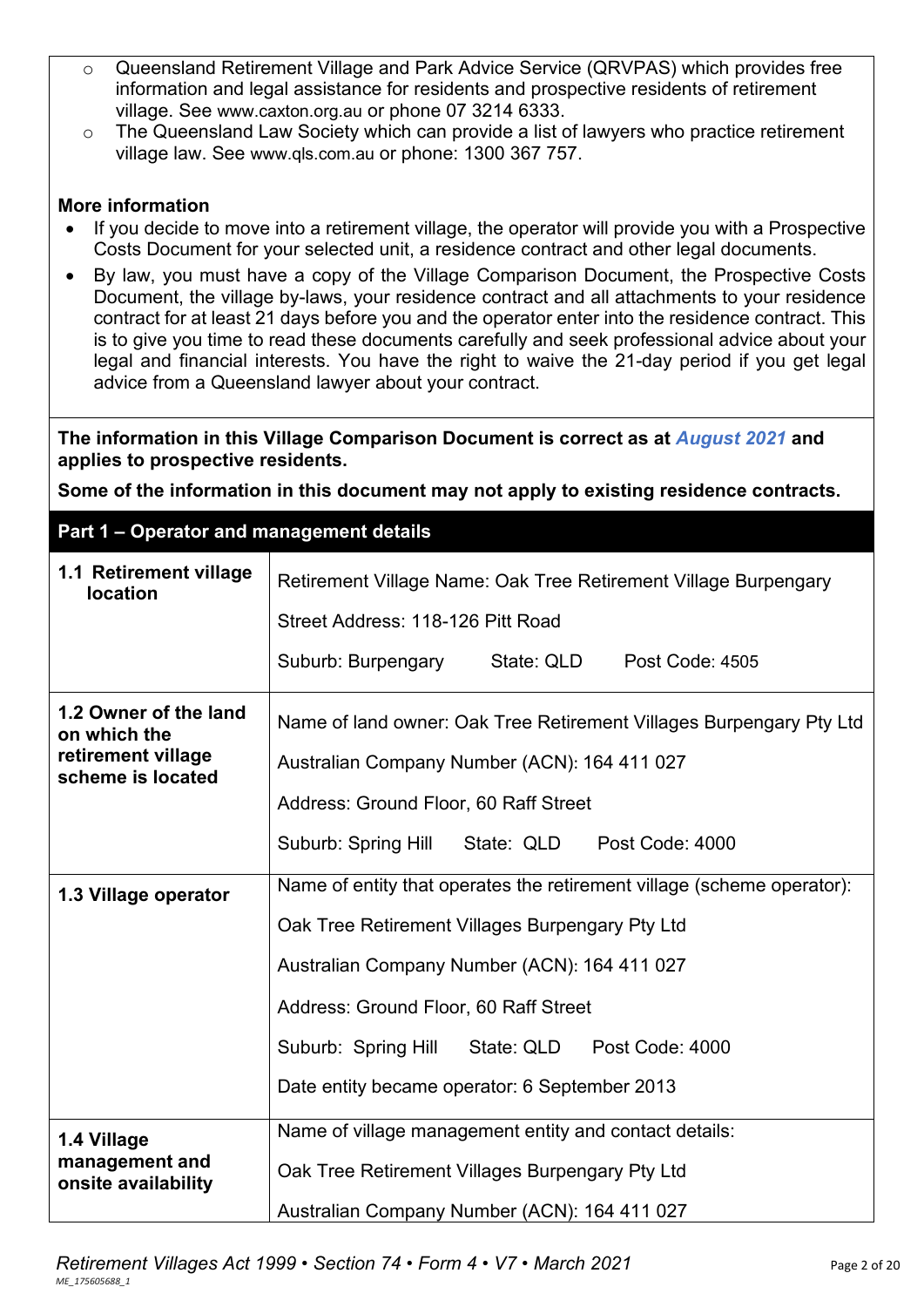|                                                               | Phone: 0409 644 046<br>Email: vmburpengary@oaktreegroup.com.au                                                                                                                                                                                                                                                                    |  |  |  |  |
|---------------------------------------------------------------|-----------------------------------------------------------------------------------------------------------------------------------------------------------------------------------------------------------------------------------------------------------------------------------------------------------------------------------|--|--|--|--|
|                                                               | An onsite manager (or representative) is available to residents:<br>$\boxtimes$ Full time                                                                                                                                                                                                                                         |  |  |  |  |
|                                                               | Onsite availability includes:                                                                                                                                                                                                                                                                                                     |  |  |  |  |
|                                                               | Weekdays: 8:30am to 4:30pm Monday to Friday                                                                                                                                                                                                                                                                                       |  |  |  |  |
| <b>1.5 Approved closure</b><br>plan or transition plan        | Is there an approved transition plan for the village?<br>$\Box$ Yes $\boxtimes$ No                                                                                                                                                                                                                                                |  |  |  |  |
| for the retirement<br>village                                 | A written transition plan approved by the Department of Housing and<br>Public Works is required when an existing operator is transitioning<br>control of the retirement village scheme's operation to a new operator.                                                                                                             |  |  |  |  |
|                                                               | Is there an approved closure plan for the village?<br>$\Box$ Yes $\boxtimes$ No                                                                                                                                                                                                                                                   |  |  |  |  |
|                                                               | A written closure plan approved by the residents of the village (by a<br>special resolution at a residents meeting) or by the Department of<br>Housing and Public Works is required if an operator is closing a<br>retirement village scheme. This includes winding down or stopping to<br>operate the village, even temporarily. |  |  |  |  |
| Part 2 - Age limits                                           |                                                                                                                                                                                                                                                                                                                                   |  |  |  |  |
| 2.1 What age limits<br>apply to residents in<br>this village? | Subject to the following, a new resident must be 55 years old or older<br>and where there are two residents for one unit, one of those new<br>residents must be 55 years old or older. The Scheme Operator may:                                                                                                                   |  |  |  |  |
|                                                               | - decline an application from a proposed new resident                                                                                                                                                                                                                                                                             |  |  |  |  |
|                                                               |                                                                                                                                                                                                                                                                                                                                   |  |  |  |  |
|                                                               | - change the age limit for the village                                                                                                                                                                                                                                                                                            |  |  |  |  |
|                                                               | - vary the age limit requirement                                                                                                                                                                                                                                                                                                  |  |  |  |  |
|                                                               | <b>ACCOMMODATION, FACILITIES AND SERVICES</b>                                                                                                                                                                                                                                                                                     |  |  |  |  |
|                                                               | Part 3 - Accommodation units: Nature of ownership or tenure                                                                                                                                                                                                                                                                       |  |  |  |  |
| 3.1 Resident                                                  | Freehold (owner resident)                                                                                                                                                                                                                                                                                                         |  |  |  |  |
| ownership or tenure of                                        | $\boxtimes$ Lease (non-owner resident)                                                                                                                                                                                                                                                                                            |  |  |  |  |
| the units in the village<br>is:                               | Licence (non-owner resident)                                                                                                                                                                                                                                                                                                      |  |  |  |  |
|                                                               | Share in company title entity (non-owner resident)                                                                                                                                                                                                                                                                                |  |  |  |  |
|                                                               | Unit in unit trust (non-owner resident)                                                                                                                                                                                                                                                                                           |  |  |  |  |
|                                                               | Rental (non-owner resident)                                                                                                                                                                                                                                                                                                       |  |  |  |  |
|                                                               | Other                                                                                                                                                                                                                                                                                                                             |  |  |  |  |
|                                                               |                                                                                                                                                                                                                                                                                                                                   |  |  |  |  |
| <b>Accommodation types</b><br>3.2 Number of units by          |                                                                                                                                                                                                                                                                                                                                   |  |  |  |  |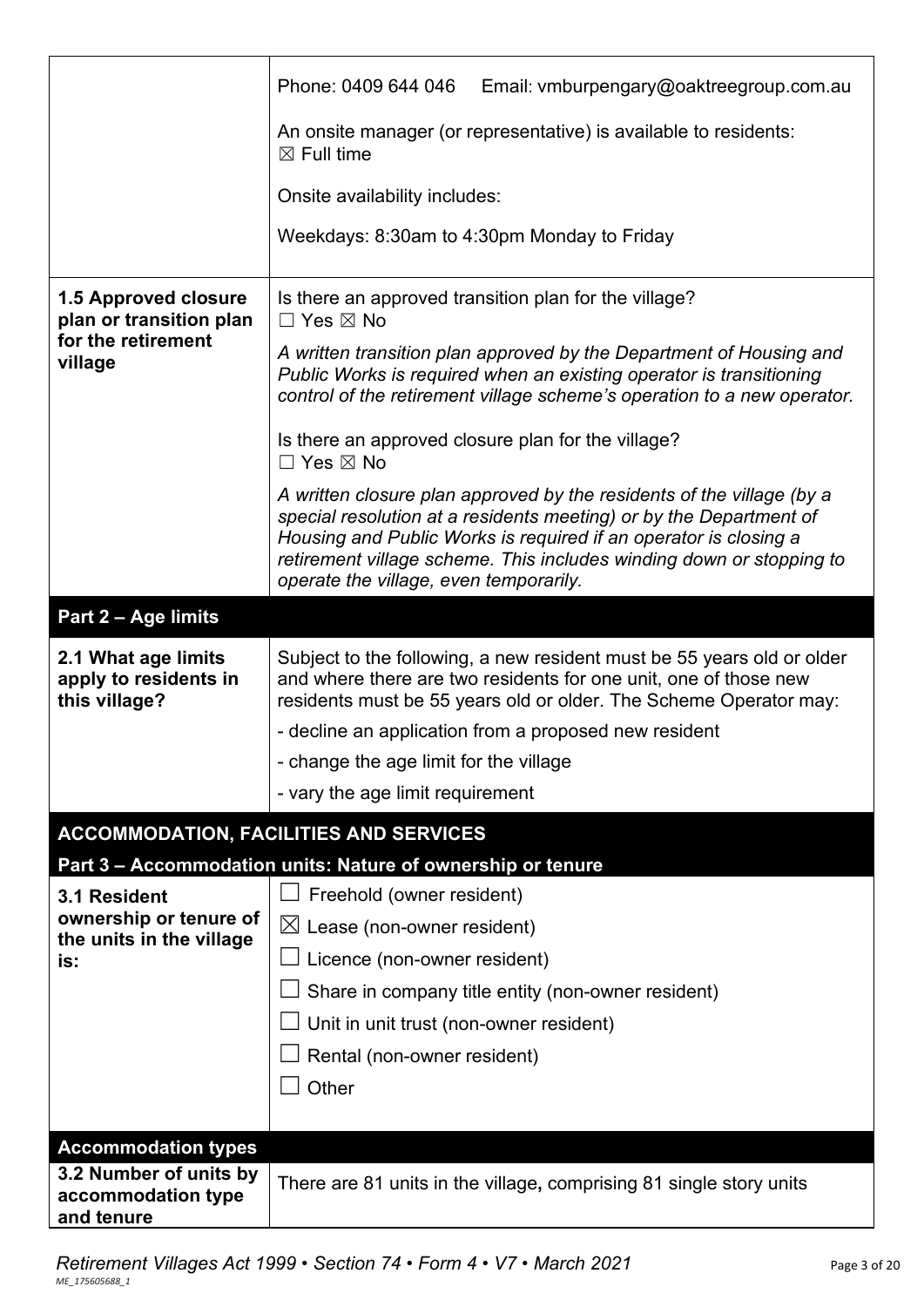|                             | <b>Accommodation</b><br><b>Unit</b>              | <b>Freehold</b>                                                                                                                                                                                                | Leasehold | Licence                                                       | <b>Other</b> |
|-----------------------------|--------------------------------------------------|----------------------------------------------------------------------------------------------------------------------------------------------------------------------------------------------------------------|-----------|---------------------------------------------------------------|--------------|
|                             | Independent living<br>units                      |                                                                                                                                                                                                                |           |                                                               |              |
|                             | <b>Studio</b>                                    |                                                                                                                                                                                                                |           |                                                               |              |
|                             | One bedroom<br>-                                 |                                                                                                                                                                                                                | 37 units  |                                                               |              |
|                             | Two bedrooms<br>$\qquad \qquad \blacksquare$     |                                                                                                                                                                                                                | 44 units  |                                                               |              |
|                             | Three bedrooms                                   |                                                                                                                                                                                                                |           |                                                               |              |
|                             | Serviced units                                   |                                                                                                                                                                                                                |           |                                                               |              |
|                             | <b>Studio</b>                                    |                                                                                                                                                                                                                |           |                                                               |              |
|                             | One bedroom                                      |                                                                                                                                                                                                                |           |                                                               |              |
|                             | Two bedrooms                                     |                                                                                                                                                                                                                |           |                                                               |              |
|                             | Three bedrooms                                   |                                                                                                                                                                                                                |           |                                                               |              |
|                             | Other                                            |                                                                                                                                                                                                                |           |                                                               |              |
|                             | Total number of units                            |                                                                                                                                                                                                                | 81 units  |                                                               |              |
|                             |                                                  |                                                                                                                                                                                                                |           |                                                               |              |
| <b>Access and design</b>    |                                                  |                                                                                                                                                                                                                |           |                                                               |              |
|                             | 3.3 What disability<br>access and design         | $\boxtimes$ Level access from the street into and between all areas of the unit<br>(i.e. no external or internal steps or stairs) in $\boxtimes$ some units                                                    |           |                                                               |              |
|                             | features do the units                            | $\Box$ Alternatively, a ramp, elevator or lift allows entry into $\Box$ all $\Box$ some                                                                                                                        |           |                                                               |              |
| and the village<br>contain? |                                                  | units                                                                                                                                                                                                          |           |                                                               |              |
|                             |                                                  | $\Box$ Step-free (hobless) shower in $\Box$ all $\Box$ some units                                                                                                                                              |           |                                                               |              |
|                             |                                                  | $\boxtimes$ Width of doorways allow for wheelchair access in $\boxtimes$ some units                                                                                                                            |           |                                                               |              |
|                             |                                                  | $\boxtimes$ Toilet is accessible in a wheelchair in $\boxtimes$ some units                                                                                                                                     |           |                                                               |              |
|                             |                                                  | $\boxtimes$ Other key features in the units or village that cater for people with<br>disability or assist residents to age in place: Level access to the<br><b>Village Community Centre</b>                    |           |                                                               |              |
|                             |                                                  | $\sqsupset$ None                                                                                                                                                                                               |           |                                                               |              |
|                             | Part 4 - Parking for residents and visitors      |                                                                                                                                                                                                                |           |                                                               |              |
|                             | 4.1 What car parking                             | $\boxtimes$ All units with own garage or carport attached or adjacent to the unit                                                                                                                              |           |                                                               |              |
|                             | in the village is<br>available for<br>residents? | resident's car parking include:                                                                                                                                                                                |           | Residents must comply with the Village Rules. Restrictions on |              |
|                             |                                                  | Resident parking is provided for each unit. Tandem style parking<br>$\bullet$<br>in front of each unit is not permitted for safety purposes;<br>Vehicles are not permitted on roadsides or lawns;<br>$\bullet$ |           |                                                               |              |
|                             |                                                  | Additional vehicles are not permitted without prior authorisation from<br>the operator.                                                                                                                        |           |                                                               |              |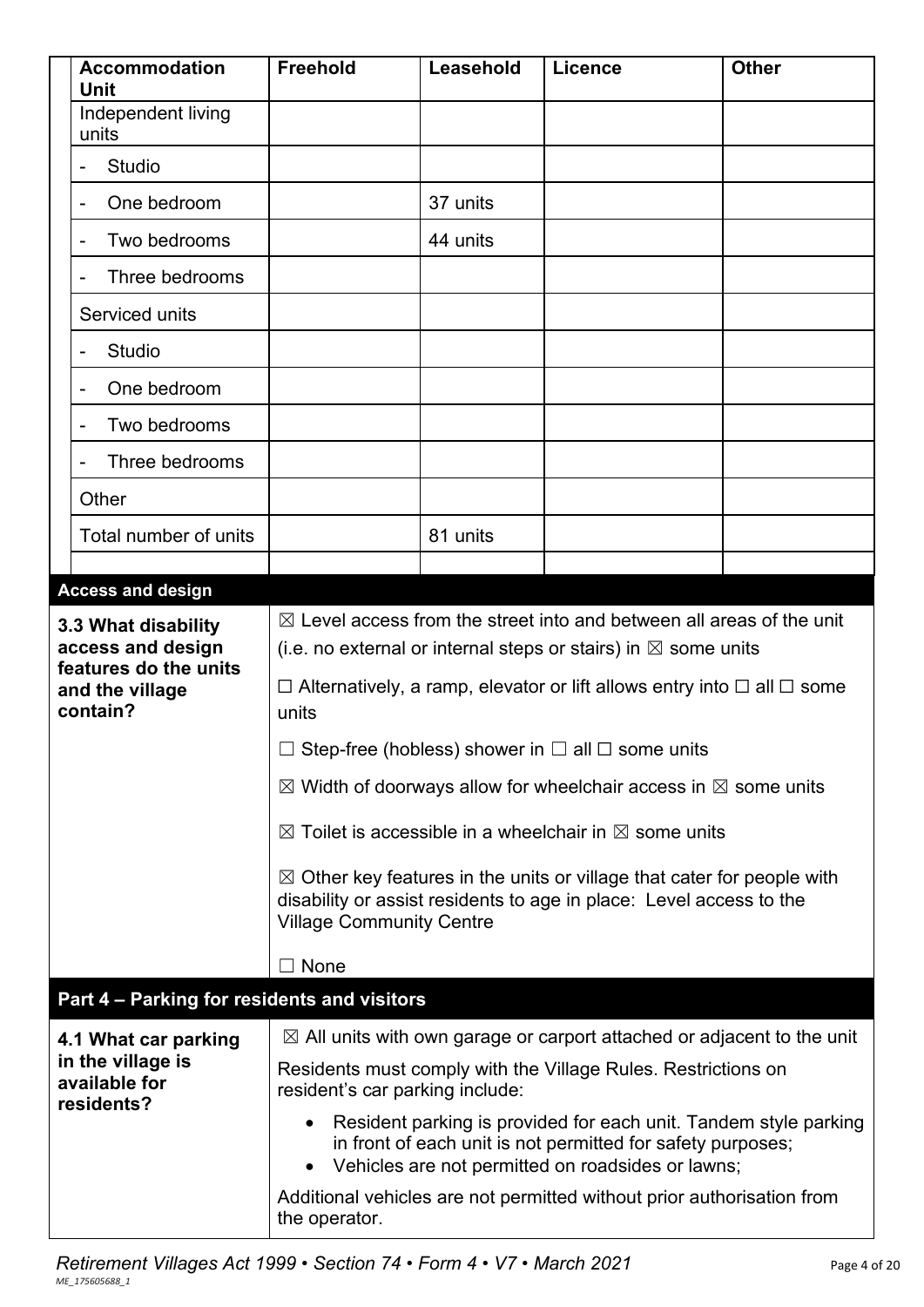| 4.2 Is parking in the<br>village available for<br>visitors?<br>If yes, parking<br>restrictions include                                                                                                                                               | $\boxtimes$ Yes<br>$\square$ No<br>Visitor parking bays are provided throughout the Village to members of<br>the public visiting a hosting resident. Visitors are required to park in the<br>designated visitor parking bays provided.                                                                                                                                                                                                                                                                                                                                                                            |                                                             |  |
|------------------------------------------------------------------------------------------------------------------------------------------------------------------------------------------------------------------------------------------------------|-------------------------------------------------------------------------------------------------------------------------------------------------------------------------------------------------------------------------------------------------------------------------------------------------------------------------------------------------------------------------------------------------------------------------------------------------------------------------------------------------------------------------------------------------------------------------------------------------------------------|-------------------------------------------------------------|--|
| Part 5 - Planning and development                                                                                                                                                                                                                    |                                                                                                                                                                                                                                                                                                                                                                                                                                                                                                                                                                                                                   |                                                             |  |
| 5.1 Is construction or<br>development of the<br>village complete?                                                                                                                                                                                    | Year village construction started 2006<br>$\boxtimes$ Fully developed / completed<br>$\Box$ Partially developed / completed<br>Construction yet to commence                                                                                                                                                                                                                                                                                                                                                                                                                                                       |                                                             |  |
| 5.2 Construction,<br>development<br>applications and<br>development<br>approvals<br>Provide details and<br>timeframe of<br>development or<br>proposed development,<br>including the final<br>number and types of<br>units and any new<br>facilities. | Provide detail of any construction, development or redevelopment<br>relating to the retirement village land, including details of any related<br>development approval or development applications in accordance with<br>the Planning Act 2016<br><b>Not Applicable</b>                                                                                                                                                                                                                                                                                                                                            |                                                             |  |
| 5.3 Redevelopment<br>plan under the<br><b>Retirement Villages</b><br><b>Act 1999</b>                                                                                                                                                                 | Is there an approved redevelopment plan for the village under the<br><b>Retirement Villages Act?</b><br>$\boxtimes$ No<br>$\Box$ Yes<br>The Retirement Villages Act may require a written redevelopment plan<br>for certain types of redevelopment of the village and this is different to<br>a development approval. A redevelopment plan must be approved by<br>the residents of the village (by a special resolution at a residents<br>meeting) or by the Department of Housing and Public Works.<br><b>Note:</b> see notice at end of document regarding inspection of the<br>development approval documents. |                                                             |  |
| Part 6 - Facilities onsite at the village                                                                                                                                                                                                            |                                                                                                                                                                                                                                                                                                                                                                                                                                                                                                                                                                                                                   |                                                             |  |
| 6.1 The following<br>facilities are currently<br>available to residents:                                                                                                                                                                             | $\boxtimes$ Activities or games room<br>$\boxtimes$ Arts and crafts room<br>Auditorium                                                                                                                                                                                                                                                                                                                                                                                                                                                                                                                            | $\boxtimes$ Medical consultation room<br>Restaurant<br>Shop |  |
|                                                                                                                                                                                                                                                      | $\boxtimes$ BBQ area outdoors<br>$\boxtimes$ Billiards room<br>Bowling green                                                                                                                                                                                                                                                                                                                                                                                                                                                                                                                                      | $\boxtimes$ Swimming pool - outdoor<br>heated               |  |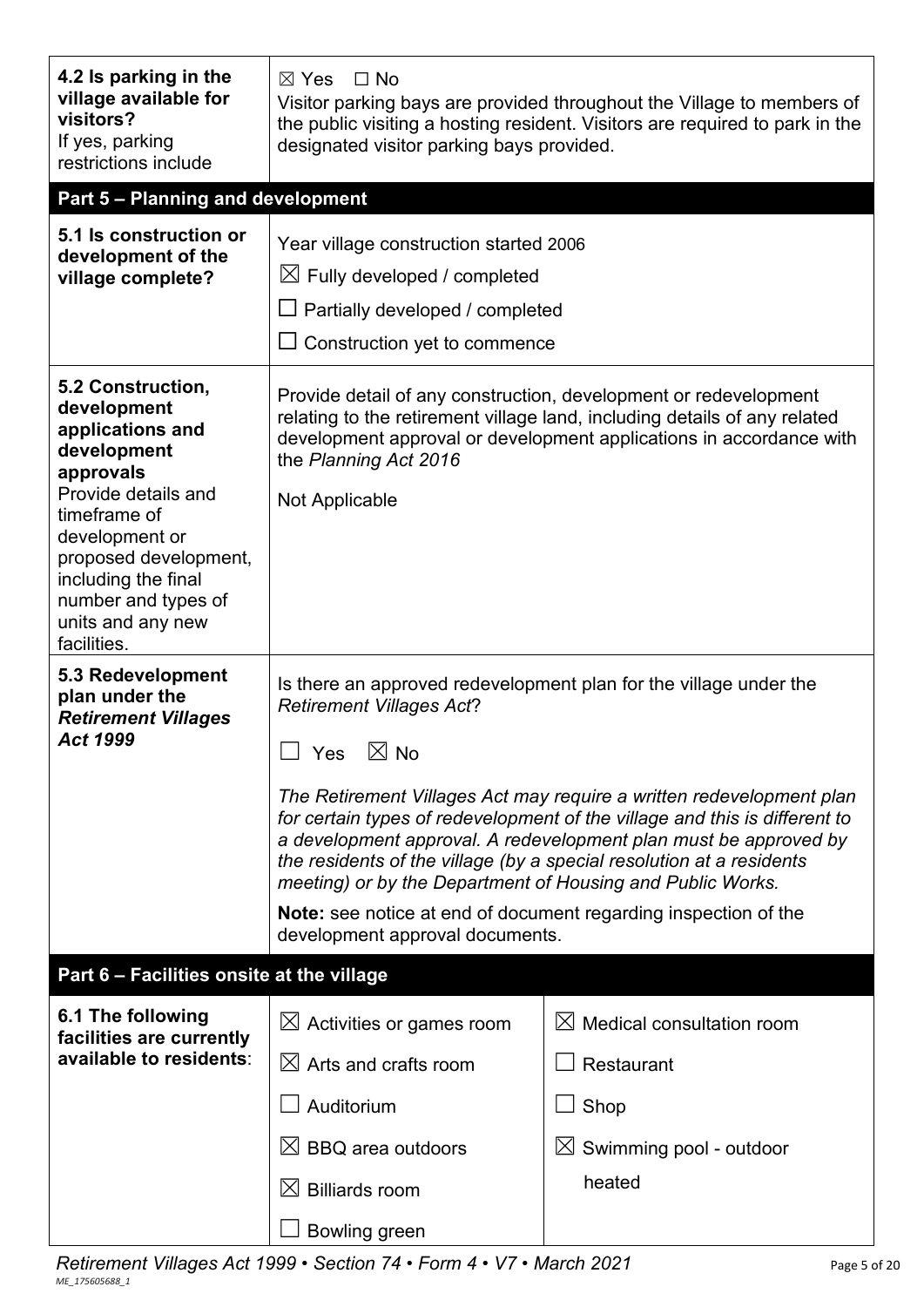|                                                                                                                                                                                                                                                                                                                                                                                                                                                                                                                                                        | $\boxtimes$ Business centre (e.g.<br>computers, printers, internet<br>access)<br>Chapel / prayer room<br><b>Communal laundries</b><br>$\boxtimes$ Community room or centre<br>Dining room<br>$\boxtimes$ Gardens<br>$\boxtimes$ Gym<br>$\boxtimes$ Hairdressing or beauty<br>room<br>$\boxtimes$ Library                                                                                                                                                                                                                                                                      | $\boxtimes$ Separate lounge in community<br>centre<br>Spa [indoor / outdoor]<br>[heated / not heated<br>Storage area for boats / caravans<br>Tennis court [full/half]<br>$\boxtimes$ Village bus or transport<br>Workshop<br>Other<br>Details about any facility that is not funded from the General Services Charge paid by residents or |  |  |
|--------------------------------------------------------------------------------------------------------------------------------------------------------------------------------------------------------------------------------------------------------------------------------------------------------------------------------------------------------------------------------------------------------------------------------------------------------------------------------------------------------------------------------------------------------|-------------------------------------------------------------------------------------------------------------------------------------------------------------------------------------------------------------------------------------------------------------------------------------------------------------------------------------------------------------------------------------------------------------------------------------------------------------------------------------------------------------------------------------------------------------------------------|-------------------------------------------------------------------------------------------------------------------------------------------------------------------------------------------------------------------------------------------------------------------------------------------------------------------------------------------|--|--|
|                                                                                                                                                                                                                                                                                                                                                                                                                                                                                                                                                        | if there are any restrictions on access or sharing of facilities (e.g. with an aged care facility).                                                                                                                                                                                                                                                                                                                                                                                                                                                                           |                                                                                                                                                                                                                                                                                                                                           |  |  |
| N/A                                                                                                                                                                                                                                                                                                                                                                                                                                                                                                                                                    |                                                                                                                                                                                                                                                                                                                                                                                                                                                                                                                                                                               |                                                                                                                                                                                                                                                                                                                                           |  |  |
| 6.2 Does the village<br>have an onsite,<br>attached, adjacent or<br>co-located residential<br>aged care facility?                                                                                                                                                                                                                                                                                                                                                                                                                                      | $\boxtimes$ No<br>Yes<br>$\Box$                                                                                                                                                                                                                                                                                                                                                                                                                                                                                                                                               |                                                                                                                                                                                                                                                                                                                                           |  |  |
| <b>Note:</b> Aged care facilities are not covered by the Retirement Villages Act 1999 (Qld). The<br>retirement village operator cannot keep places free or guarantee places in aged care for residents<br>of the retirement village. To enter a residential aged care facility, you must be assessed as eligible<br>by an Aged Care Assessment Team (ACAT) in accordance with the Aged Care Act 1997 (Cwth).<br>Exit fees may apply when you move from your retirement village unit to other accommodation and<br>may involve entering a new contract. |                                                                                                                                                                                                                                                                                                                                                                                                                                                                                                                                                                               |                                                                                                                                                                                                                                                                                                                                           |  |  |
| <b>Part 7 - Services</b>                                                                                                                                                                                                                                                                                                                                                                                                                                                                                                                               |                                                                                                                                                                                                                                                                                                                                                                                                                                                                                                                                                                               |                                                                                                                                                                                                                                                                                                                                           |  |  |
| 7.1 What services are                                                                                                                                                                                                                                                                                                                                                                                                                                                                                                                                  | The General Services provided include:                                                                                                                                                                                                                                                                                                                                                                                                                                                                                                                                        |                                                                                                                                                                                                                                                                                                                                           |  |  |
| provided to all village<br>residents (funded from<br>the General Services<br>Charge fund paid by<br>residents)?                                                                                                                                                                                                                                                                                                                                                                                                                                        | Management and administration of the Village;<br>Maintenance and repair of the common areas of the Village;<br>$\bullet$<br>Maintenance and repair of units in the Village - subject to the<br>$\bullet$<br>Resident's obligation to repair and maintain the Resident's unit<br>(in accordance with the terms of the Residence Contract);<br>Provision for Village transport (if any);<br>$\bullet$<br>Control and eradication of pests in the common property; and<br>٠<br>Payment of property costs including rates, water, insurance and<br>$\bullet$<br>waste management. |                                                                                                                                                                                                                                                                                                                                           |  |  |
| 7.2 Are optional<br>personal services<br>provided or made                                                                                                                                                                                                                                                                                                                                                                                                                                                                                              | $\boxtimes$ Yes<br>$\Box$ No                                                                                                                                                                                                                                                                                                                                                                                                                                                                                                                                                  |                                                                                                                                                                                                                                                                                                                                           |  |  |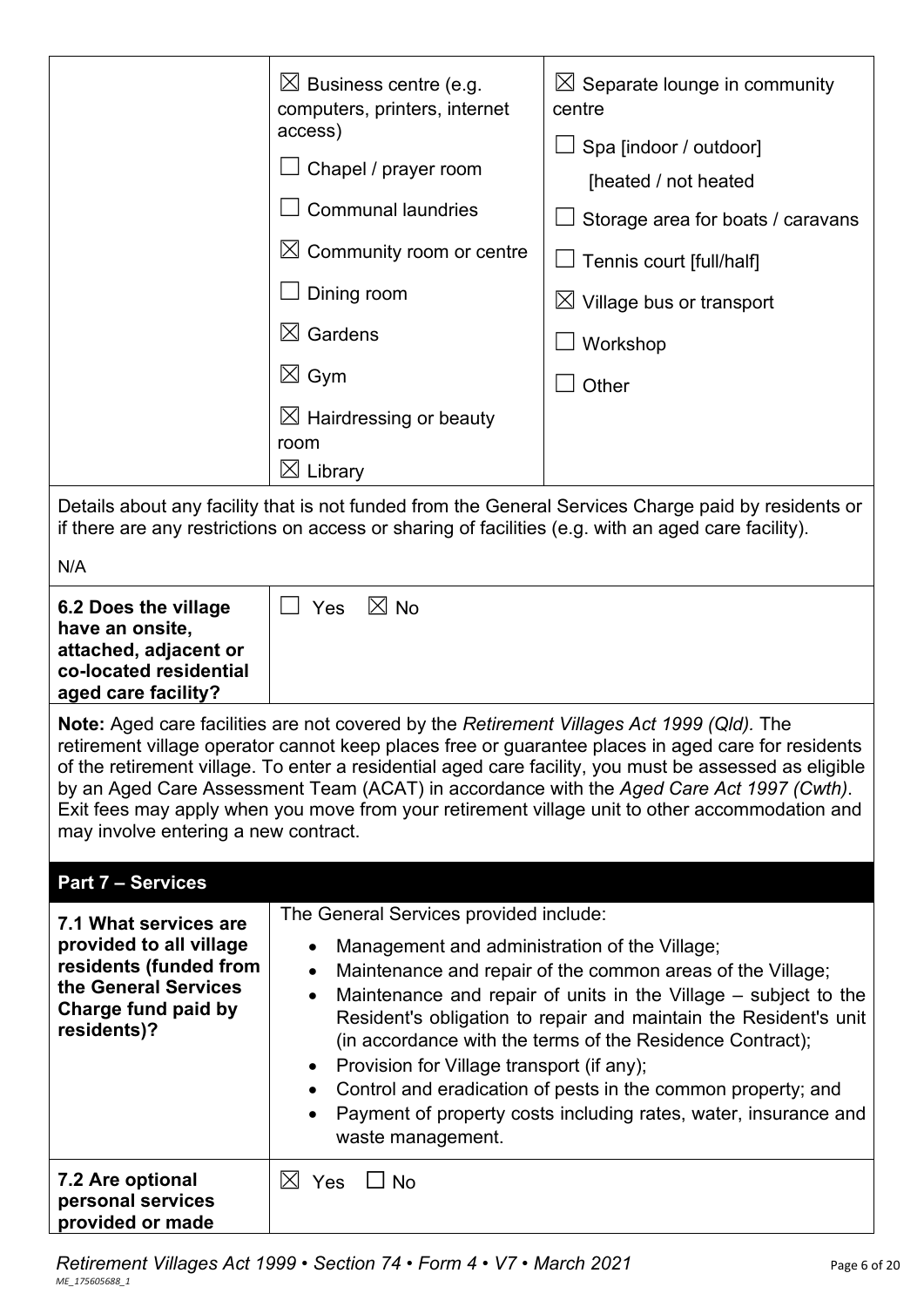| available to residents<br>on a user-pays basis?                                                                                  | The Operator anticipates that some emergency call services in villas,<br>visiting beauty or health service providers may be available at some<br>time on a user pays basis.                                                                                                                                                                                                                                                                     |  |  |  |
|----------------------------------------------------------------------------------------------------------------------------------|-------------------------------------------------------------------------------------------------------------------------------------------------------------------------------------------------------------------------------------------------------------------------------------------------------------------------------------------------------------------------------------------------------------------------------------------------|--|--|--|
| 7.3 Does the<br>retirement village<br>operator provide<br>government funded                                                      | $\Box$ Yes, the operator is an Approved Provider of home care under the<br>Aged Care Act 1997 (Registered Accredited Care Supplier - RACS ID                                                                                                                                                                                                                                                                                                    |  |  |  |
| home care services<br>under the Aged Care<br>Act 1997 (Cwth)?                                                                    | $\Box$ Yes, home care is provided in association with an Approved<br>Provider                                                                                                                                                                                                                                                                                                                                                                   |  |  |  |
|                                                                                                                                  | $\boxtimes$ No, the operator does not provide home care services, residents<br>can arrange their own home care services                                                                                                                                                                                                                                                                                                                         |  |  |  |
| the retirement village provider, if one is offered.                                                                              | Note: Some residents may be eligible to receive a Home Care Package, or a Commonwealth<br>Home Support Program subsidised by the Commonwealth Government if assessed as eligible by<br>an aged care assessment team (ACAT) under the Aged Care Act 1997 (Cwth). These home care<br>services are not covered by the Retirement Villages Act 1999 (Qld).<br>Residents can choose their own approved Home Care Provider and are not obliged to use |  |  |  |
| Part 8 - Security and emergency systems                                                                                          |                                                                                                                                                                                                                                                                                                                                                                                                                                                 |  |  |  |
| 8.1 Does the village<br>have a security<br>system?<br>If yes:<br>• the security system<br>details are:<br>the security system is | $\boxtimes$ Yes $\quad \Box$ No<br>Village secured by an electric gate with access permitted to those who<br>hold keyless remotes or have permission to enter the village to visit a<br>resident or service the village.                                                                                                                                                                                                                        |  |  |  |
| monitored between:                                                                                                               | am and pm days per week.                                                                                                                                                                                                                                                                                                                                                                                                                        |  |  |  |
| 8.2 Does the village<br>have an emergency<br>help system?                                                                        | Yes - all residents<br>$\boxtimes$ Optional<br>No                                                                                                                                                                                                                                                                                                                                                                                               |  |  |  |
| If yes or optional:<br>the emergency help<br>system details are:                                                                 | All villas are constructed with communications wiring suitable for the<br>installation of self-managed Emergency Call systems available on a<br>user pays basis.                                                                                                                                                                                                                                                                                |  |  |  |
| the emergency help<br>system is monitored<br>between:                                                                            | am and pm days per week.                                                                                                                                                                                                                                                                                                                                                                                                                        |  |  |  |
| 8.3 Does the village<br>have equipment that<br>provides for the safety<br>or medical emergency                                   | $\boxtimes$ Yes<br>$\Box$ No                                                                                                                                                                                                                                                                                                                                                                                                                    |  |  |  |
| of residents?<br>If yes, list or provide<br>details e.g. first aid kit,<br>defibrillator                                         | The Village Community Centre is equipped with a First Aid Kit.                                                                                                                                                                                                                                                                                                                                                                                  |  |  |  |
| <b>COSTS AND FINANCIAL MANAGEMENT</b>                                                                                            |                                                                                                                                                                                                                                                                                                                                                                                                                                                 |  |  |  |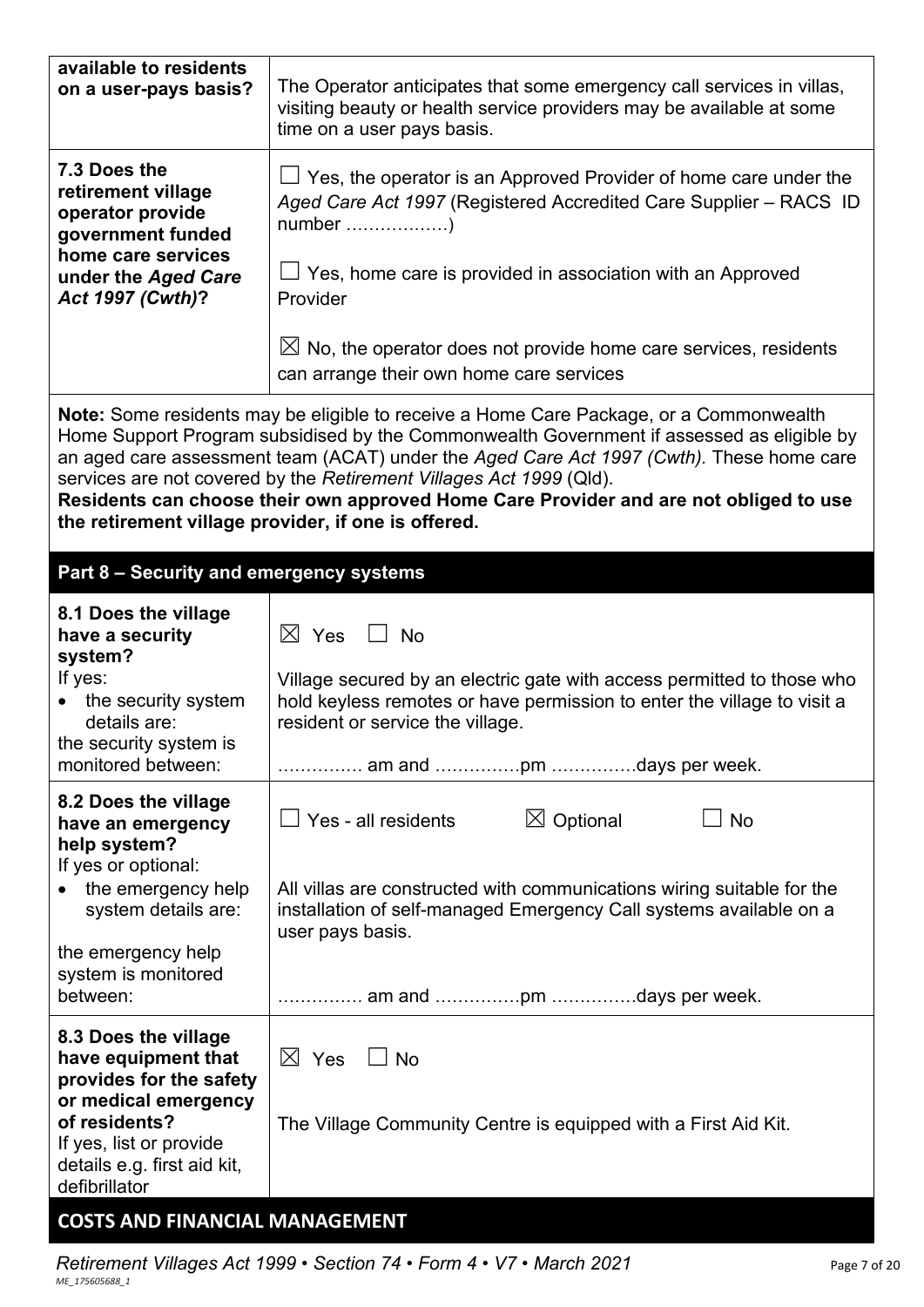## **Part 9 – Ingoing contribution - entry costs to live in the village**

*An ingoing contribution is the amount a prospective resident must pay under a residence contract to secure a right to reside in the retirement village. The ingoing contribution is also referred to as the sale price or purchase price. It does not include ongoing charges such as rent or other recurring fees.*

| 9.1 What is the                                                       | <b>Accommodation Unit</b><br>Range of ingoing contribution                                                                                    |                                                                                                                                                |  |
|-----------------------------------------------------------------------|-----------------------------------------------------------------------------------------------------------------------------------------------|------------------------------------------------------------------------------------------------------------------------------------------------|--|
| estimated ingoing                                                     | Independent living units                                                                                                                      |                                                                                                                                                |  |
| contribution (sale                                                    | <b>Studio</b>                                                                                                                                 |                                                                                                                                                |  |
| price) range for all<br>types of units in the                         | One bedroom<br>$\blacksquare$                                                                                                                 | \$260,000.00                                                                                                                                   |  |
| village                                                               | Two bedrooms                                                                                                                                  | $$310,000.00$ to $$340,000.00$                                                                                                                 |  |
|                                                                       | Three bedrooms                                                                                                                                |                                                                                                                                                |  |
|                                                                       | Serviced units                                                                                                                                |                                                                                                                                                |  |
|                                                                       | Studio                                                                                                                                        |                                                                                                                                                |  |
|                                                                       | One bedroom                                                                                                                                   |                                                                                                                                                |  |
|                                                                       | Two bedrooms                                                                                                                                  |                                                                                                                                                |  |
|                                                                       | Three bedrooms                                                                                                                                | \$  to \$ <u></u>                                                                                                                              |  |
|                                                                       | Other                                                                                                                                         |                                                                                                                                                |  |
|                                                                       | Full range of ingoing<br>contributions for all<br>unit types                                                                                  | \$260,000.00 to \$340,000.00                                                                                                                   |  |
| 9.2 Are there different                                               | ⊠ Yes □ No                                                                                                                                    |                                                                                                                                                |  |
| financial options<br>available for paying                             | <b>Ingoing Contribution</b>                                                                                                                   |                                                                                                                                                |  |
| the ingoing                                                           | If you acquire a right to reside in a unit then you must pay the <i>Ingoing</i>                                                               |                                                                                                                                                |  |
| contribution and exit<br>fee or other fees and                        | Contribution to Oak Tree.                                                                                                                     |                                                                                                                                                |  |
| charges under a<br>residence contract?                                | Oak Tree offers a number of different options (Purchase Options).<br>Each Purchase Option provides for you to pay an ingoing contribution     |                                                                                                                                                |  |
| If yes: specify or set out<br>in a table how the                      | and provides for you to pay an Exit Fee.                                                                                                      |                                                                                                                                                |  |
| contract options work                                                 | <b>Exit Fee</b>                                                                                                                               |                                                                                                                                                |  |
| e.g. pay a higher<br>ingoing contribution and<br>less or no exit fee. |                                                                                                                                               | When you leave your accommodation unit an exit fee will be payable,<br>subject to some exceptions (for example if you leave during the cooling |  |
|                                                                       | off period).                                                                                                                                  |                                                                                                                                                |  |
|                                                                       | Each Purchase Option and the Exit Fee applicable to the Purchase<br>Option is summarised as follows.                                          |                                                                                                                                                |  |
|                                                                       | <b>Standard Option</b>                                                                                                                        |                                                                                                                                                |  |
|                                                                       | Under this option                                                                                                                             |                                                                                                                                                |  |
|                                                                       | (a) you will pay an ingoing contribution;                                                                                                     |                                                                                                                                                |  |
|                                                                       | (b) the exit fee will be calculated as a percentage of the Resale Value<br>(as defined in your Residence Contract) (the Exit Fee Percentage); |                                                                                                                                                |  |
|                                                                       | (c) the Exit Fee Percentage will be calculated on a daily basis and will                                                                      |                                                                                                                                                |  |
|                                                                       | increase for each day until you leave the village but the Exit Fee<br>Percentage will only accumulate to a maximum of 30%; and                |                                                                                                                                                |  |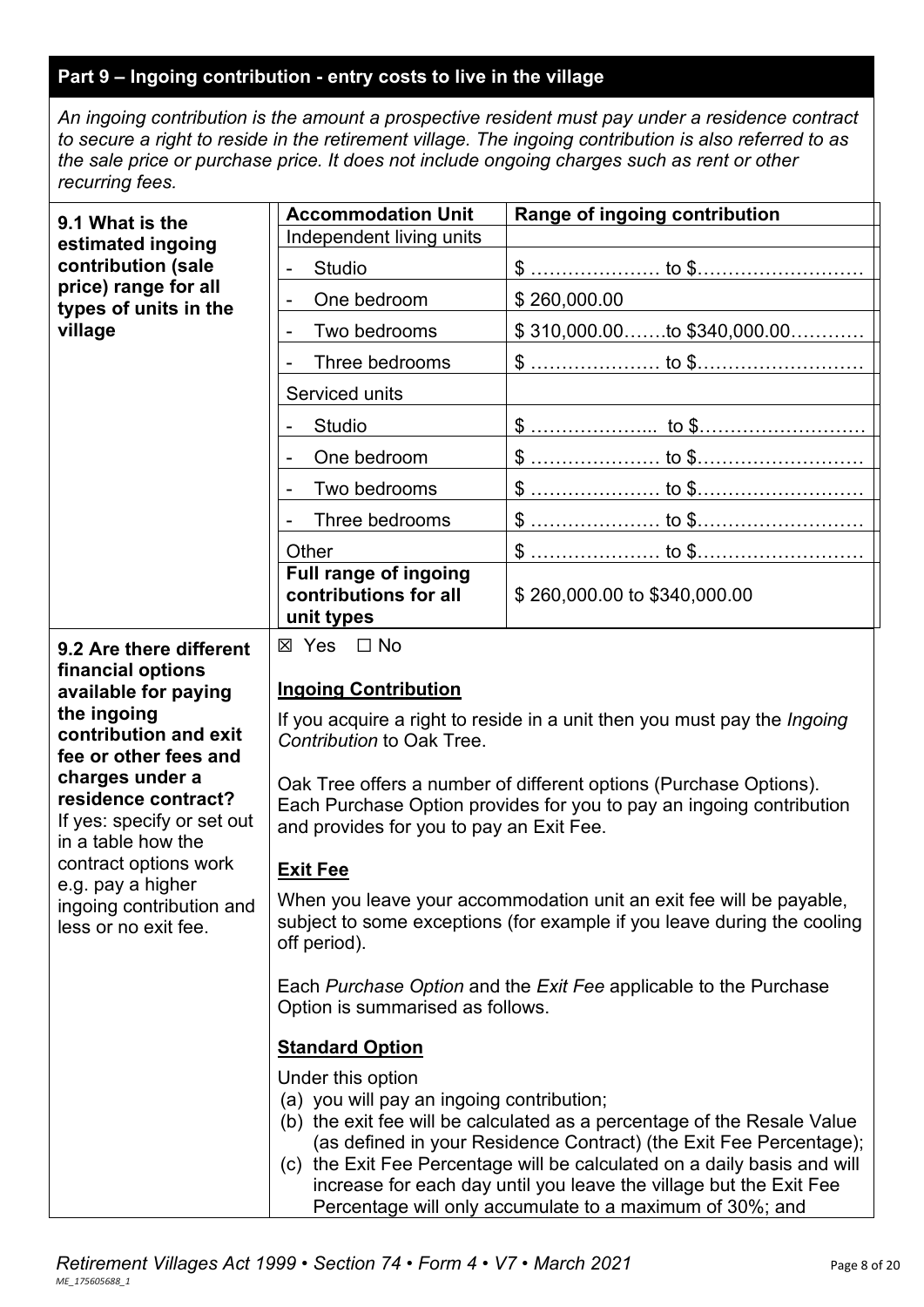|                                                | <b>Standard Exit Fee Percentage Calculator</b>                                                                                                                                                                                                                                                                               |                                            |                                                                                                          |
|------------------------------------------------|------------------------------------------------------------------------------------------------------------------------------------------------------------------------------------------------------------------------------------------------------------------------------------------------------------------------------|--------------------------------------------|----------------------------------------------------------------------------------------------------------|
| <b>Column</b><br>One                           | <b>Column Two</b>                                                                                                                                                                                                                                                                                                            | <b>Column</b><br><b>Three</b>              | <b>Column</b><br><b>Four</b>                                                                             |
| <b>The</b><br><b>Relevant</b><br><b>Period</b> | The Daily Exit Fee<br><b>Percentage Amount</b><br><b>The Daily Exit Fee</b><br><b>Percentage Amount</b><br>for the period<br>specified in Column<br>One will be equal to<br>the amount specified<br>in Column Three<br>divided by the number<br>of days in the year<br>(being 365 or 366)<br>(unless otherwise<br>specified) | <b>Exit Fee</b><br>Percentage<br>full year | <b>Cumulative</b><br><b>Exit Fee</b><br><b>Amount for Percentage</b><br><b>Amount for</b><br>full year/s |
| For each<br>day during<br>the first<br>year    | See above                                                                                                                                                                                                                                                                                                                    | 5%                                         | 5%                                                                                                       |
| For each<br>day during<br>the second<br>year   | See above                                                                                                                                                                                                                                                                                                                    | 5%                                         | 10%                                                                                                      |
| For each<br>day during<br>the third<br>year    | See above                                                                                                                                                                                                                                                                                                                    | 5%                                         | 15%                                                                                                      |
| For each<br>day during<br>the fourth<br>year   | See above                                                                                                                                                                                                                                                                                                                    | 5%                                         | 20%                                                                                                      |
| For each<br>day during<br>the fifth<br>year    | See above                                                                                                                                                                                                                                                                                                                    | 5%                                         | 25%                                                                                                      |
| For each<br>day during<br>the sixth<br>year    | See above                                                                                                                                                                                                                                                                                                                    | 5%                                         | 30%                                                                                                      |
| For each<br>day after                          | <b>Nil</b>                                                                                                                                                                                                                                                                                                                   | 0%                                         | 30%                                                                                                      |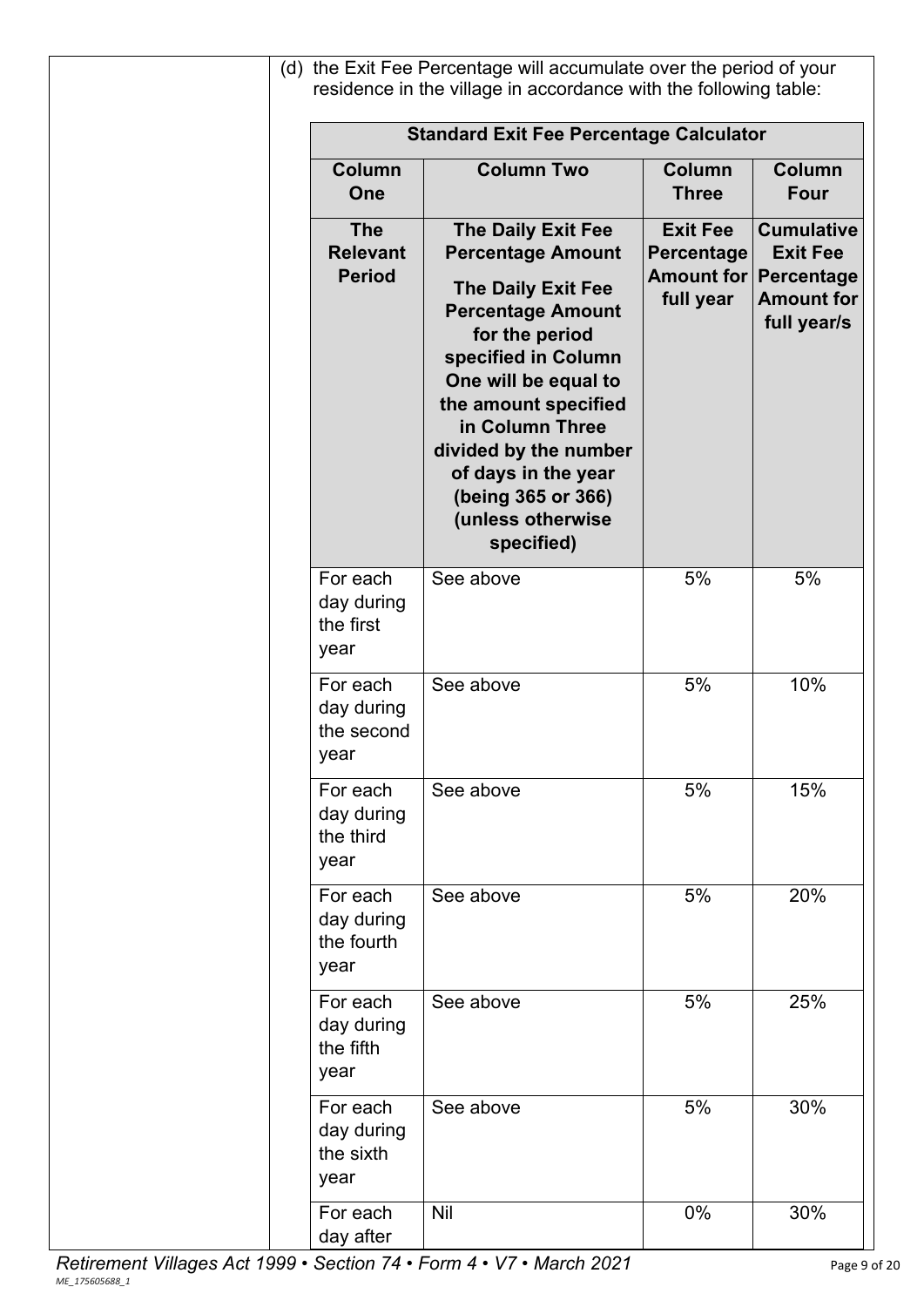|                                                            | the sixth<br>year                                                                                                                                                                                                                                           |                                                                                                                                                                                                   |  |  |
|------------------------------------------------------------|-------------------------------------------------------------------------------------------------------------------------------------------------------------------------------------------------------------------------------------------------------------|---------------------------------------------------------------------------------------------------------------------------------------------------------------------------------------------------|--|--|
|                                                            | (e) if the Standard Option applies, then the Capital Gain (or Capital<br>Loss) in the Value of the right to reside in your unit will be shared<br>between you and Oak Tree as follows:<br>Resident's Share: 60%<br>Operator's Share: 40%                    |                                                                                                                                                                                                   |  |  |
|                                                            | <b>Customised Option:</b>                                                                                                                                                                                                                                   |                                                                                                                                                                                                   |  |  |
|                                                            | This purchase option enables you and Oak Tree to enter into a<br>Residence Contract on terms that are customised to suit your particular<br>circumstances.                                                                                                  |                                                                                                                                                                                                   |  |  |
|                                                            | Under this option:                                                                                                                                                                                                                                          |                                                                                                                                                                                                   |  |  |
|                                                            |                                                                                                                                                                                                                                                             | (a) you will pay an ingoing contribution;                                                                                                                                                         |  |  |
|                                                            | (b) the exit fee will be calculated as a percentage of the Ingoing<br>Contribution that you pay (the Exit Fee Percentage);                                                                                                                                  |                                                                                                                                                                                                   |  |  |
|                                                            | (c) the Exit Fee Percentage will be calculated on a daily basis and will<br>increase for each day until you leave the village but the Exit Fee<br>Percentage will only accumulate to the maximum agreed by you<br>and Oak Tree in your customised contract; |                                                                                                                                                                                                   |  |  |
|                                                            | (d) your Ingoing Contribution, your Exit Fee and/or your share of any<br>Capital Gain (or Capital Loss) will be as agreed by you and Oak<br>Tree in your customised contract;                                                                               |                                                                                                                                                                                                   |  |  |
|                                                            |                                                                                                                                                                                                                                                             | (e) if this option applies, the Exit Fee will be the amount calculated in<br>accordance with your customised contract; and                                                                        |  |  |
|                                                            | (f)                                                                                                                                                                                                                                                         | if this Option applies, the Capital Gain (or Capital Loss) in the<br>value of the right to reside in your unit will be shared between you<br>and Oak Tree as agreed in your customised contract.  |  |  |
| 9.3 What other entry<br>costs do residents<br>need to pay? | Transfer or stamp duty                                                                                                                                                                                                                                      | Costs related to your residence contract<br>Costs related to any other contract e.g.<br>Advance payment of General Services Charge<br>$\boxtimes$ Other costs: Lease Registration Fee of \$234.00 |  |  |

### **Part 10 – Ongoing Costs - costs while living in the retirement village**

**General Services Charge:** Residents pay this charge for the general services supplied or made available to residents in the village, which may include management and administration, gardening and general maintenance and other services or facilities for recreation and entertainment described at 7.1.

**Maintenance Reserve Fund contribution:** Residents pay this charge for maintaining and repairing (but not replacing) the village's capital items e.g. communal facilities, swimming pool. This fund may or may not cover maintaining or repairing items in your unit, depending on the terms of your residence contract.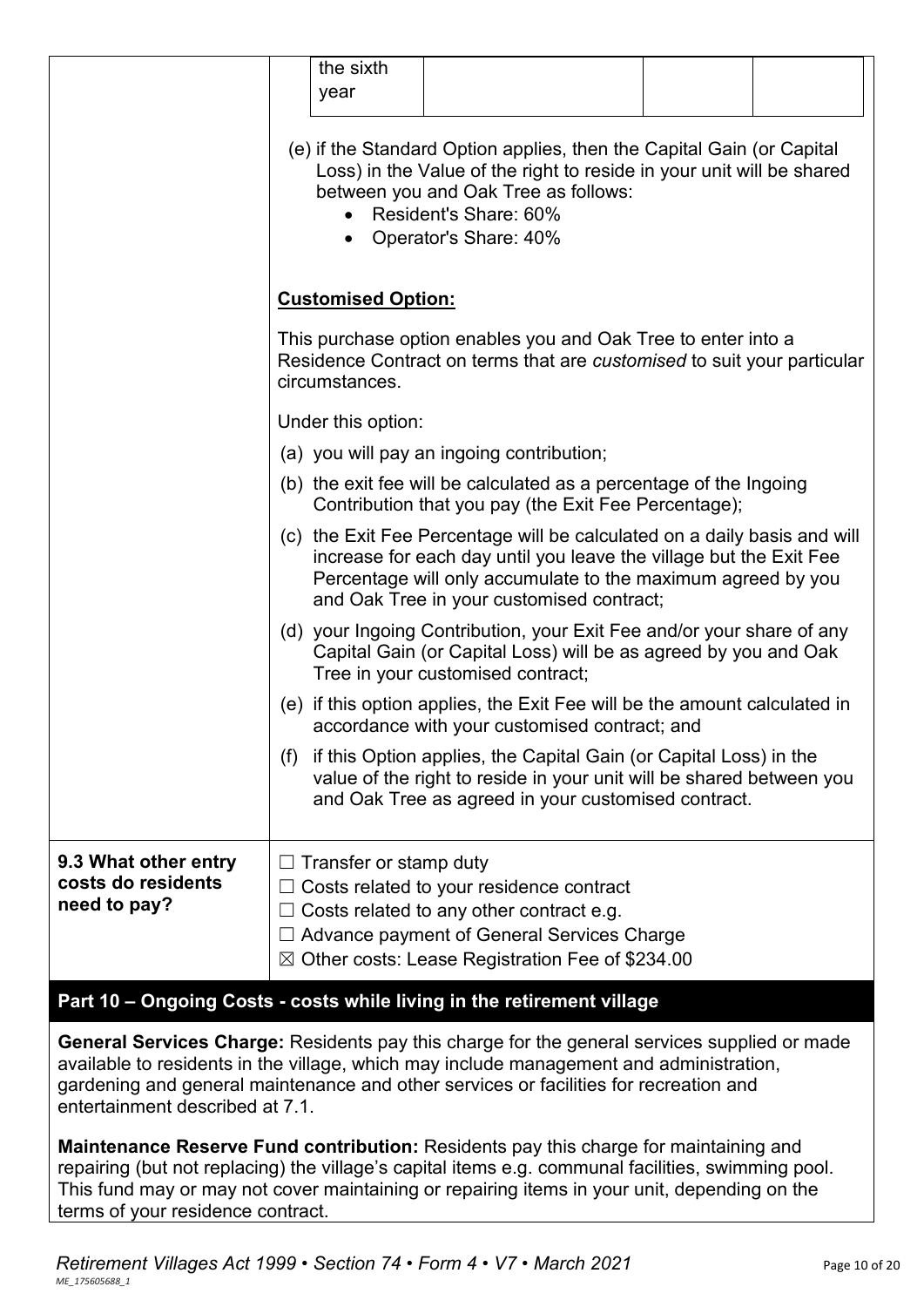The budgets for the General Services Charges Fund and the Maintenance Reserve Fund are set each financial year and these amounts can increase each year. The amount to be held in the Maintenance Reserve Fund is determined by the operator using a quantity surveyor's report. **Note:** The following ongoing costs are all stated as weekly amounts to help you compare the costs of different villages. However, the billing period for these amounts may not be weekly.

## **10.1 Current weekly rates of General Services Charge and Maintenance Reserve Fund contribution**

| <b>Type of Unit</b>                                   | <b>General Services Charge</b><br>(weekly) | <b>Maintenance Reserve Fund</b><br>contribution<br>(weekly) |
|-------------------------------------------------------|--------------------------------------------|-------------------------------------------------------------|
| <b>Independent Living Units</b>                       |                                            |                                                             |
| <b>Other:</b> Based on the size of the unit as below: |                                            |                                                             |
| 1 Bedroom (Type Curtin,<br>size $80.8m^2$ )           | \$74.63                                    | \$14.97                                                     |
| 1 Bedroom (Type Holt, size<br>$80.92$ )               | \$74.72                                    | \$14.99                                                     |
| 2 Bedroom (Type Deakin,<br>size $84.4m^2$ )           | \$77.95                                    | \$15.64                                                     |
| 2 Bedroom (Type Fischer,<br>size $87.7m2$ )           | \$81.00                                    | \$16.25                                                     |
| 2 Bedroom (Type Barton,<br>size $97.2m^2$ )           | \$89.79                                    | \$18.01                                                     |
| 2 Bedroom (Type Hawke,<br>size $97.2m^2$ )            | \$89.78                                    | \$18.01                                                     |
| 2 Bedroom (Type Howard,<br>size $102.5m^2$ )          | \$94.67                                    | \$18.99                                                     |
| 2 Bedroom (Type Menzies,<br>size $111.2m^2$ )         | \$102.71                                   | \$20.60                                                     |

#### **Last three years of General Services Charge and Maintenance Reserve Fund contribution**

| <b>Financial</b><br>year | <b>General Services</b><br>Charge (range)<br>(weekly) | Overall %<br>change from<br>previous year | <b>Maintenance</b><br><b>Reserve Fund</b><br>contribution (range)<br>(weekly) | Overall %<br>change from<br>previous year<br>(+ or -) |
|--------------------------|-------------------------------------------------------|-------------------------------------------|-------------------------------------------------------------------------------|-------------------------------------------------------|
| 2019/20                  | \$71.71 to \$98.68                                    | $-0.96%$                                  | \$15.59 to \$20.90                                                            | 3.93%                                                 |
| 2020/21                  | \$73.50 to \$101.15                                   | 2.5%                                      | \$14.68 to \$20.20                                                            | $-3.36%$                                              |
| 2021/22                  | \$74.63 to \$102.71                                   | 1.5%                                      | \$14.97 to \$20.60                                                            | 2.0%                                                  |

| 10.2 What costs<br>relating to the units          | $\boxtimes$ Contents insurance        | Water                    |
|---------------------------------------------------|---------------------------------------|--------------------------|
| are not covered by the<br><b>General Services</b> | $\Box$ Home insurance (freehold units | $\boxtimes$<br>Telephone |
| <b>Charge? (residents</b>                         | only)                                 | $\boxtimes$ Internet     |
| will need to pay these<br>costs separately)       | $\boxtimes$ Electricity               | $\boxtimes$ Pay TV       |
|                                                   | $\boxtimes$ Gas (if applicable)       | Other                    |
| 10.3 What other                                   | $\boxtimes$ Unit fixtures             |                          |
| ongoing or occasional<br>costs for repair,        | $\boxtimes$ Unit fittings             |                          |
| maintenance and                                   | $\boxtimes$ Unit appliances           |                          |
| replacement of items                              | None                                  |                          |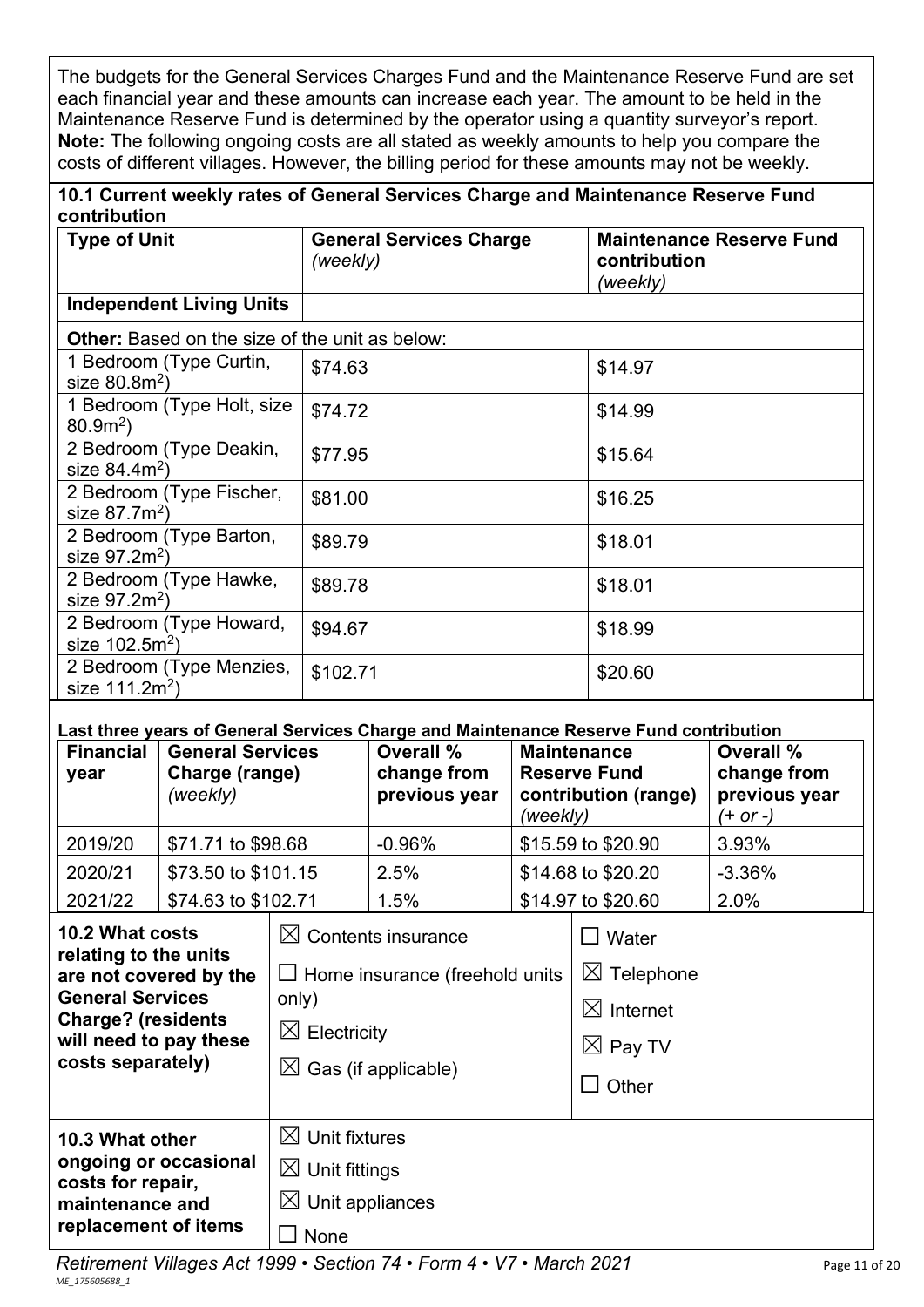| in, on or attached to<br>the units are residents                                                                                           | <b>Additional information</b>                                                                                                                                                                                                                                                                                                                                       |
|--------------------------------------------------------------------------------------------------------------------------------------------|---------------------------------------------------------------------------------------------------------------------------------------------------------------------------------------------------------------------------------------------------------------------------------------------------------------------------------------------------------------------|
| responsible for and<br>pay for while residing<br>in the unit?                                                                              | The operator will maintain the Village in good condition and will be<br>responsible for the maintenance (other than cleaning and day-to-day<br>maintenance) and replacement of the following items that form part of<br>the resident's unit:                                                                                                                        |
|                                                                                                                                            | cooktop and rangehood;<br>oven;                                                                                                                                                                                                                                                                                                                                     |
|                                                                                                                                            | hot water systems; and<br>$\bullet$<br>air conditioning units.                                                                                                                                                                                                                                                                                                      |
|                                                                                                                                            | The resident will be responsible for the day-to-day maintenance of the<br>above items and (fair wear and tear excepted) will be responsible for all<br>costs of maintaining, repairing and, where necessary replacing, all<br>other fixtures, fittings, equipment, appliances and other property in or<br>fixed to the interior or exterior of the resident's unit. |
| 10.4 Does the operator<br>offer a maintenance                                                                                              | $\boxtimes$ Yes $\Box$ No                                                                                                                                                                                                                                                                                                                                           |
| service or help<br>residents arrange<br>repairs and<br>maintenance for their<br>unit?<br>If yes: provide details,<br>including any charges | The operator provides the residents with a list of preferred suppliers as<br>an option for repairs and maintenance of the items that the resident is<br>responsible for on a user pays basis. For items that the operator is<br>responsible to repair and maintain, the resident will complete a<br>maintenance request form.                                       |
|                                                                                                                                            |                                                                                                                                                                                                                                                                                                                                                                     |
| for this service.                                                                                                                          |                                                                                                                                                                                                                                                                                                                                                                     |
| Part 11 - Exit fees - when you leave the village                                                                                           |                                                                                                                                                                                                                                                                                                                                                                     |
|                                                                                                                                            | A resident may have to pay an exit fee to the operator when they leave their unit or when the right<br>to reside in their unit is sold. This is also referred to as a 'deferred management fee' (DMF).                                                                                                                                                              |
| 11.1 Do residents pay<br>an exit fee when they<br>permanently leave                                                                        | $\Box$ Yes – all residents pay an exit fee calculated using the same formula<br>$\boxtimes$ Yes – all new residents pay an exit fee but the way this is worked<br>out may vary depending on each resident's residence contract                                                                                                                                      |
| their unit?                                                                                                                                | $\Box$ No exit fee                                                                                                                                                                                                                                                                                                                                                  |
| If yes: list all exit fee<br>options that may apply                                                                                        | $\Box$ Other                                                                                                                                                                                                                                                                                                                                                        |
| to new contracts                                                                                                                           | <b>Exit Fee</b>                                                                                                                                                                                                                                                                                                                                                     |
|                                                                                                                                            | When you leave your accommodation unit an exit fee will be payable,<br>subject to some exceptions (for example if you leave during the cooling<br>off period).                                                                                                                                                                                                      |
|                                                                                                                                            | Each Purchase Option and the Exit Fee applicable to the Purchase<br>Option is summarised as follows.                                                                                                                                                                                                                                                                |
| Time period from date of<br>occupation of unit to the<br>date the resident ceases to<br>reside in the unit                                 | Exit fee calculation based on the <b>Standard Option</b>                                                                                                                                                                                                                                                                                                            |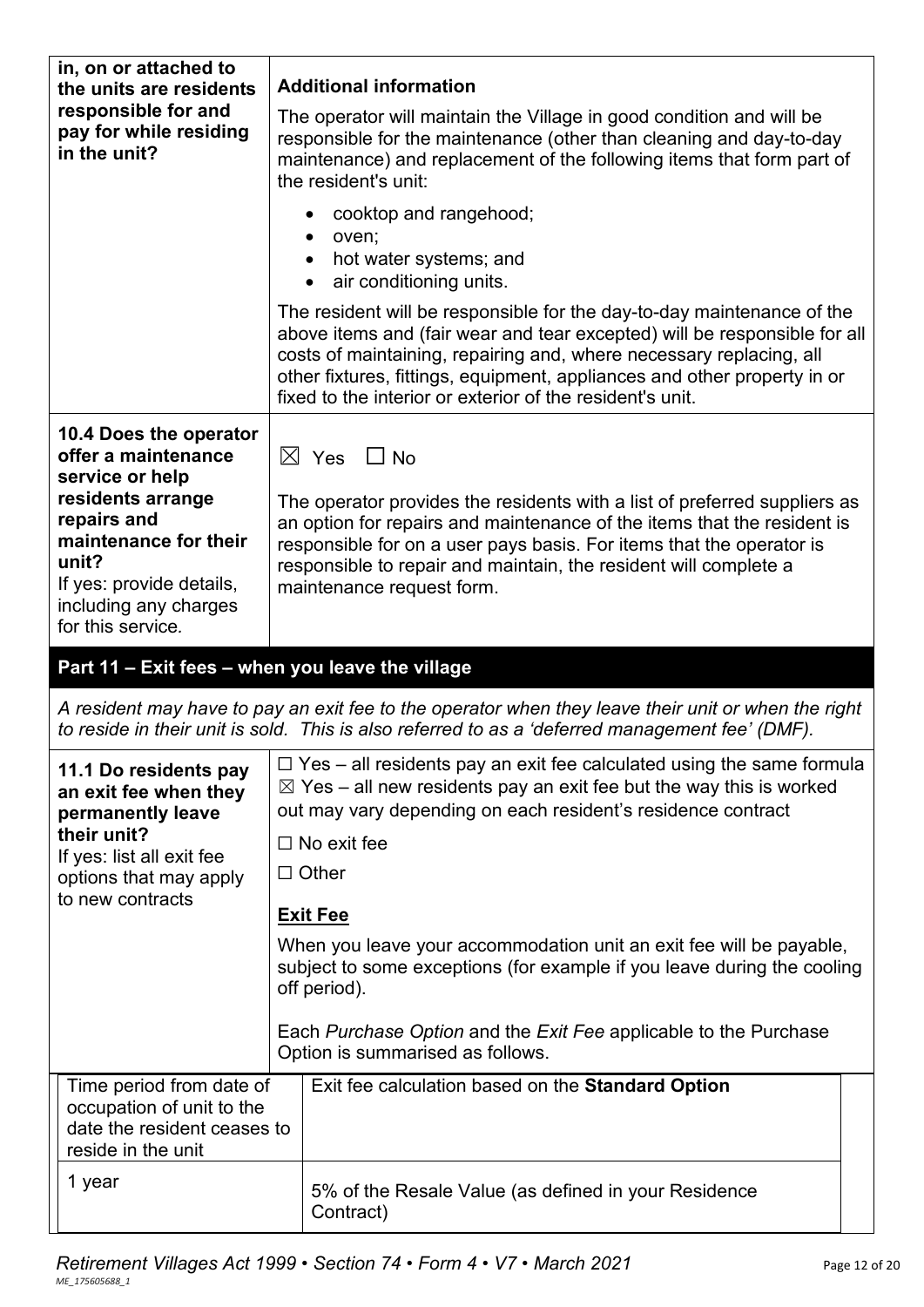| 2 years                                                                                                    | 10% of the Resale Value (as defined in your Residence<br>Contract)                                   |
|------------------------------------------------------------------------------------------------------------|------------------------------------------------------------------------------------------------------|
| 3 years                                                                                                    | 15% of the Resale Value (as defined in your Residence<br>Contract)                                   |
| 4 years                                                                                                    | 20% of the Resale Value (as defined in your Residence<br>Contract)                                   |
| 5 years                                                                                                    | 25% of the Resale Value (as defined in your Residence<br>Contract)                                   |
| 6 years                                                                                                    | 30% of the Resale Value (as defined in your Residence<br>Contract)                                   |
| 10 years                                                                                                   | 30% of the Resale Value (as defined in your Residence<br>Contract)                                   |
| out on a daily basis.                                                                                      | <b>Note:</b> if the period of occupation is not a whole number of years, the exit fee will be worked |
| Contract) after 6 years of residence.                                                                      | The maximum (or capped) exit fee is 30% of the Resale Value (as defined in your Residence            |
| 1/365 (for 1 day of residence).                                                                            | The minimum exit fee is 5% of the Resale Value (as defined in your Residence Contract) x             |
| Time period from date of<br>occupation of unit to the<br>date the resident ceases to<br>reside in the unit | Exit fee calculation based on the Customised Option                                                  |
| 1 year                                                                                                     | SP% of your ingoing contribution x 1                                                                 |
| 2 years                                                                                                    | SP% of your ingoing contribution x 2                                                                 |
| 3 years                                                                                                    | SP% of your ingoing contribution x 3                                                                 |
| 4 years                                                                                                    | SP% of your ingoing contribution x 4                                                                 |
| 5 years                                                                                                    | SP% of your ingoing contribution x 5                                                                 |
| 6 years                                                                                                    | SP% of your ingoing contribution x 6                                                                 |
| 7 years                                                                                                    | SP% of your ingoing contribution x 7                                                                 |
| 10 years                                                                                                   | SP% of your ingoing contribution x 7                                                                 |
| out on a daily basis.                                                                                      | Note: if the period of occupation is not a whole number of years, the exit fee will be worked        |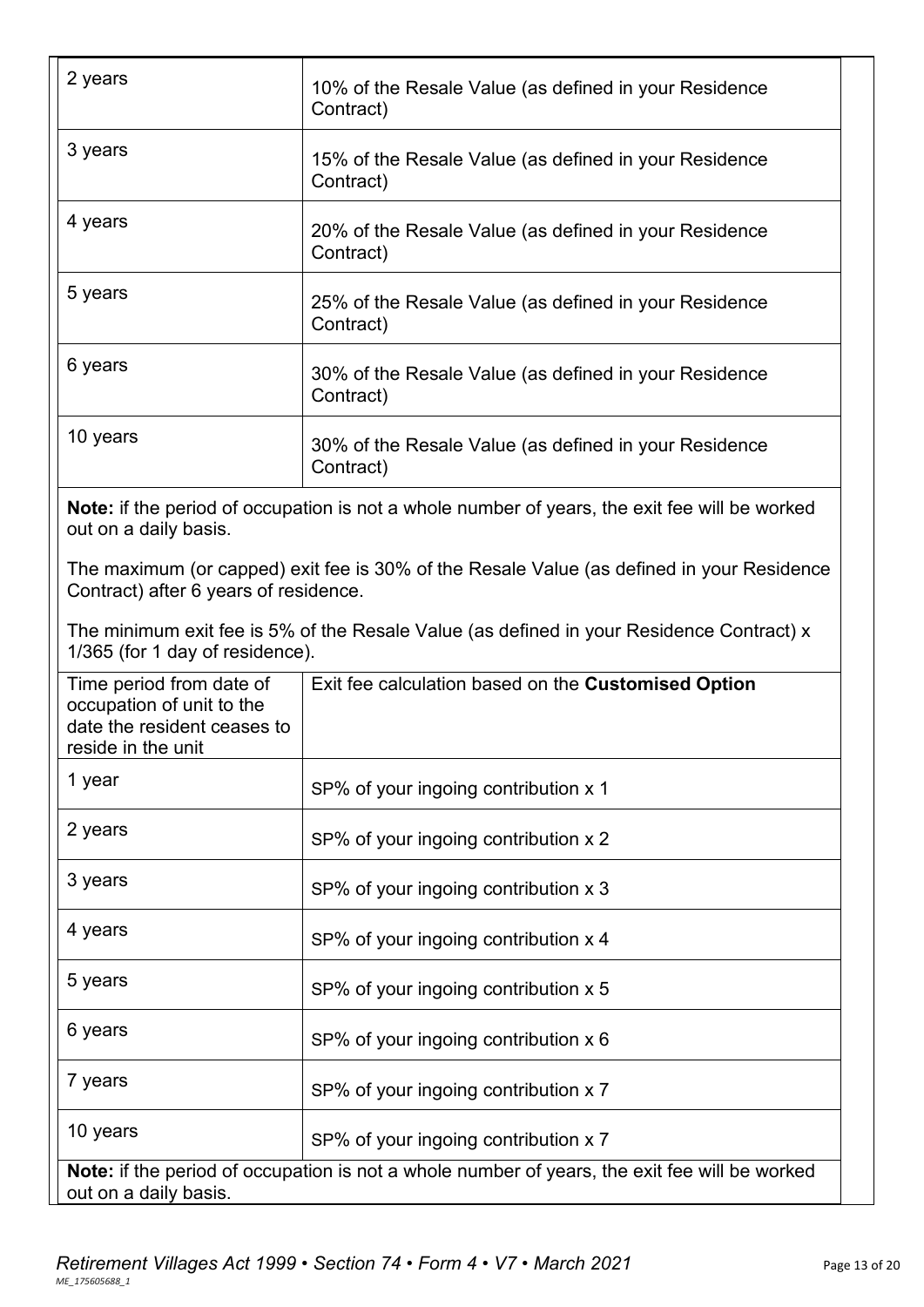|                                                                                          | The maximum (or capped) exit fee is the Specified Percentage "SP" (as agreed by the<br>resident and the operator) of the ingoing contribution x 7, after 7 years of residence.                                                                                                                                                                                                                                             |
|------------------------------------------------------------------------------------------|----------------------------------------------------------------------------------------------------------------------------------------------------------------------------------------------------------------------------------------------------------------------------------------------------------------------------------------------------------------------------------------------------------------------------|
|                                                                                          | The minimum exit fee is the Specified Percentage "SP" (as agreed by the resident and the<br>operator) of the ingoing contribution, x 1/365 (for 1 day of residence).                                                                                                                                                                                                                                                       |
| 11.2 What other exit<br>costs do residents                                               | Sale costs for the unit                                                                                                                                                                                                                                                                                                                                                                                                    |
| need to pay or<br>contribute to?                                                         | $\boxtimes$ Legal costs                                                                                                                                                                                                                                                                                                                                                                                                    |
|                                                                                          | Other costs:<br>$\bowtie$                                                                                                                                                                                                                                                                                                                                                                                                  |
|                                                                                          | $\circ$ Surrender of Lease registration costs (currently \$197)<br>stamp duty on Surrender of Lease (currently nil)<br>$\circ$                                                                                                                                                                                                                                                                                             |
|                                                                                          | Part 12 - Reinstatement and renovation of the unit                                                                                                                                                                                                                                                                                                                                                                         |
| 12.1 Is the resident<br>responsible for                                                  | $\boxtimes$ Yes $\Box$ No                                                                                                                                                                                                                                                                                                                                                                                                  |
| reinstatement of the<br>unit when they leave<br>the unit?                                | Reinstatement work means replacements or repairs that are<br>reasonably necessary to return the unit to the same condition it was in<br>when the resident started occupation, apart from:<br>fair wear and tear; and<br>renovations and other changes to the condition of the unit carried<br>out with agreement of the resident and operator.                                                                             |
|                                                                                          | Fair wear and tear includes a reasonable amount of wear and tear<br>associated with the use of items commonly used in a retirement village.<br>However, a resident is responsible for the cost of replacing a capital<br>item of the retirement village if the resident deliberately damages the<br>item or causes accelerated wear.                                                                                       |
|                                                                                          | Entry and exit inspections and reports are undertaken by the operator<br>and resident to assess the condition of the unit.                                                                                                                                                                                                                                                                                                 |
| 12.2 Is the resident<br>responsible for<br>renovation of the unit<br>when they leave the | Yes, all residents pay  % of any renovation costs (in<br>same proportion as the share of the capital gain on the sale of their<br>unit)                                                                                                                                                                                                                                                                                    |
| unit?                                                                                    | $\boxtimes$<br>Optional, only applies to residents who share in the capital gain on<br>the sale of their unit, and the resident pays a percentage of any<br>renovation costs (in same proportion as the share of the capital<br>gain on the sale of their unit)                                                                                                                                                            |
|                                                                                          | Renovation means replacements or repairs other than reinstatement<br>work.                                                                                                                                                                                                                                                                                                                                                 |
|                                                                                          | By law, the operator is responsible for the cost of any renovation work<br>on a former resident's unit, unless the residence contract provides for<br>the resident to share in the capital gain on the sale of the resident's<br>interest in the unit. Renovation costs are shared between the former<br>resident and operator in the same proportion as any capital gain is to<br>be shared under the residence contract. |

## **Part 13– Capital gain or losses**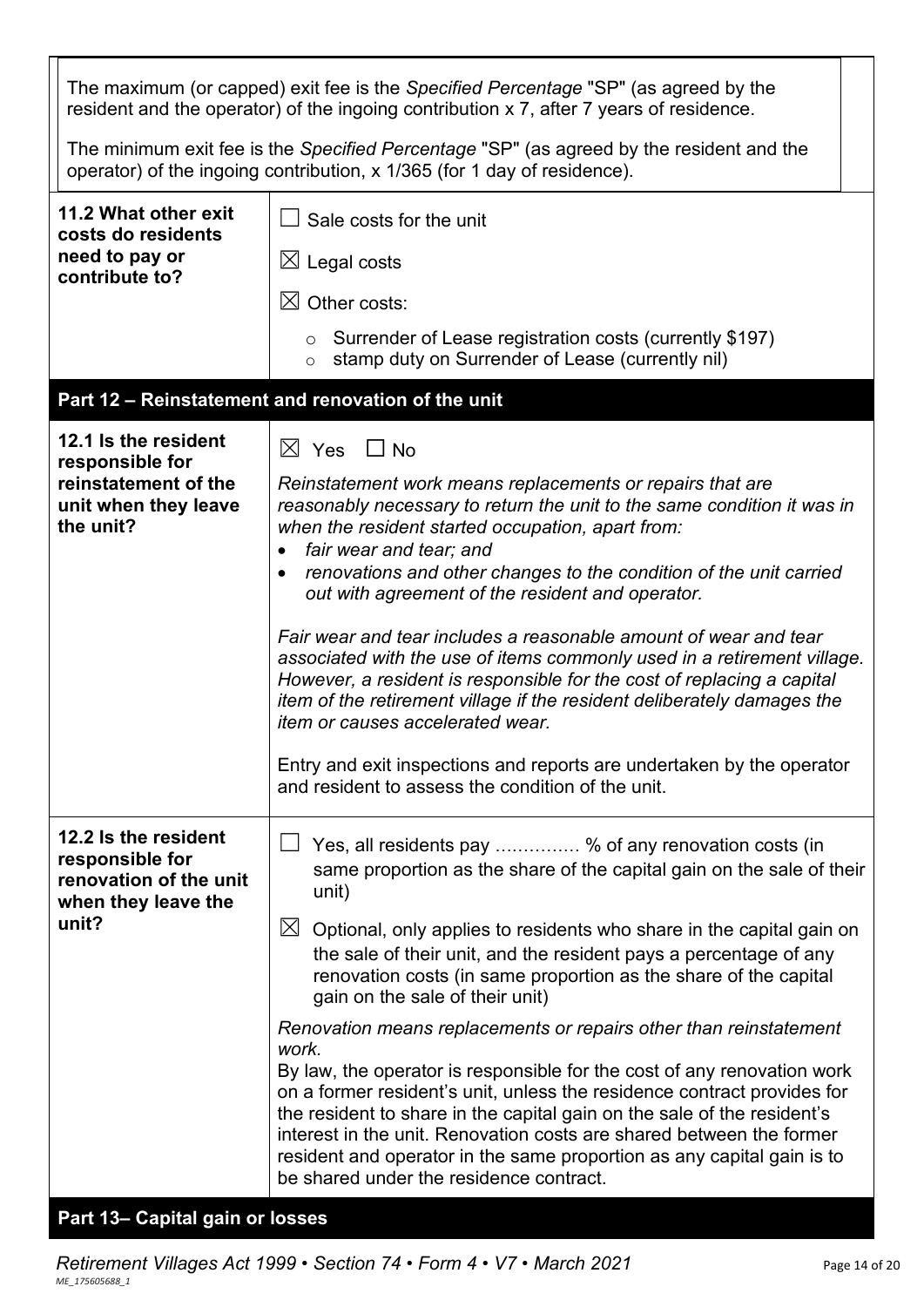| 13.1 When the<br>resident's interest or<br>right to reside in the          | $\boxtimes$ Optional - residents can elect to share in a capital gain or loss<br>option:                                                                                                                                                                                      |
|----------------------------------------------------------------------------|-------------------------------------------------------------------------------------------------------------------------------------------------------------------------------------------------------------------------------------------------------------------------------|
| unit is sold, does the<br>resident share in the<br>capital gain or capital | Under the Standard Option<br>the resident's share of the<br>capital gain is 60%<br>the resident's share of the<br>capital loss is 60%                                                                                                                                         |
| loss on the resale of<br>their unit?                                       | Under the Customised Option<br>the resident's share of the<br>capital gain is as agreed<br>the resident's share of the<br>capital loss is as agreed                                                                                                                           |
|                                                                            | Part 14 - Exit entitlement or buyback of freehold units                                                                                                                                                                                                                       |
|                                                                            | An exit entitlement is the amount the operator may be required to pay the former resident under a<br>residence contract after the right to reside is terminated and the former resident has left the unit.                                                                    |
| 14.1 How is the exit                                                       | The Exit Entitlement will be equal to:                                                                                                                                                                                                                                        |
| entitlement which the<br>operator will pay the                             | The Ingoing Contribution by way of repayment of the Loan Amount.                                                                                                                                                                                                              |
| resident worked out?                                                       | <b>Plus</b>                                                                                                                                                                                                                                                                   |
|                                                                            | the Resident's Share (if any) of the Capital Gain (if any).                                                                                                                                                                                                                   |
|                                                                            | <b>Less</b>                                                                                                                                                                                                                                                                   |
|                                                                            | the Exit fee (refer part 11.1 above);                                                                                                                                                                                                                                         |
|                                                                            | the Resident's Share (if any) of the Capital Loss (if any).                                                                                                                                                                                                                   |
|                                                                            | the General Services Charges and Maintenance Reserve Fund<br>Contributions owing by the Resident;                                                                                                                                                                             |
|                                                                            | the costs of reinstatement of the unit (refer to part 12.1);                                                                                                                                                                                                                  |
|                                                                            | the Resident's Share (if any) of any agreed Renovation Costs (refer to<br>part 12.2);                                                                                                                                                                                         |
|                                                                            | any other amounts owing by the resident under any other agreement<br>relating to the provision of services or goods in the Village; and                                                                                                                                       |
|                                                                            | the costs and expenses incurred in relation to termination of the<br><b>Residence Contract.</b>                                                                                                                                                                               |
| 14.2 When is the exit<br>entitlement payable?                              | By law, the operator must pay the exit entitlement to a former resident<br>on or before the <b>earliest</b> of the following days:<br>the day stated in the residence contract<br>$\triangleright$ no date is stated in the residence contract                                |
|                                                                            | 14 days after the settlement of the sale of the right to reside in the<br>unit to the next resident or the operator                                                                                                                                                           |
|                                                                            | 18 months after the termination date of the resident's right to reside<br>under the residence contract, even if the unit has not been resold,<br>unless the operator has been granted an extension for payment by<br>the Queensland Civil and Administrative Tribunal (QCAT). |
|                                                                            | In addition, an operator is entitled to see probate or letters of<br>administration before paying the exit entitlement of a former resident<br>who has died.                                                                                                                  |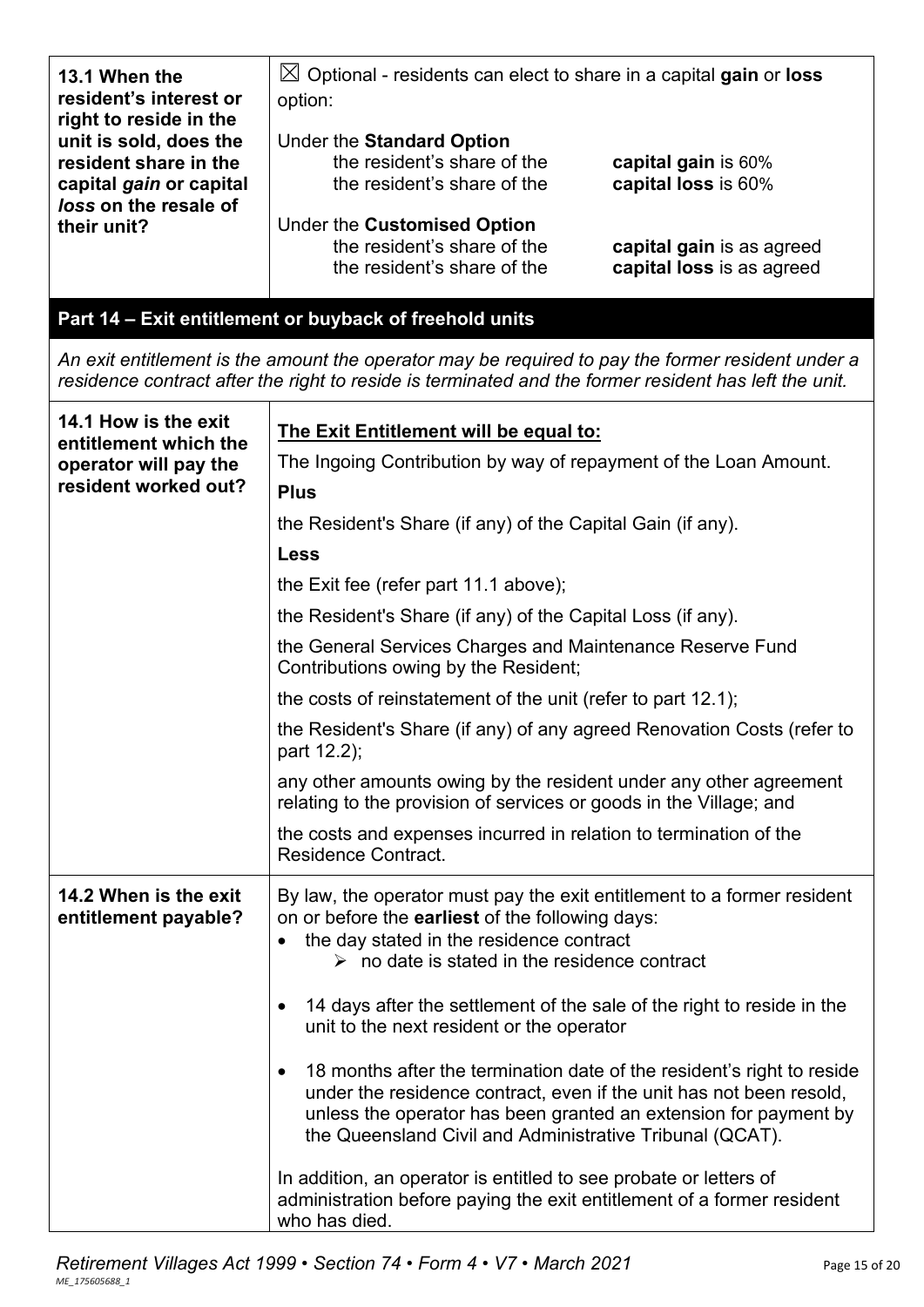| 14.3 What is the<br>turnover of units for<br>sale in the village?                                                                                          | year<br>three financial years | 4 accommodation units were vacant as at the end of the last financial<br>1 accommodation unit was resold during the last financial year<br>6 months was the average length of time to sell a unit over the last |                |                              |
|------------------------------------------------------------------------------------------------------------------------------------------------------------|-------------------------------|-----------------------------------------------------------------------------------------------------------------------------------------------------------------------------------------------------------------|----------------|------------------------------|
| Part 15 - Financial management of the village                                                                                                              |                               |                                                                                                                                                                                                                 |                |                              |
|                                                                                                                                                            |                               | General Services Charges Fund for the last 3 years                                                                                                                                                              |                |                              |
| 15.1 What is the<br>financial status for the<br>funds that the                                                                                             | Financial<br>Year             | Deficit/Surplus                                                                                                                                                                                                 | <b>Balance</b> | Change from<br>previous year |
| operator is required to                                                                                                                                    | 2018/19                       | \$8,870.00 surplus                                                                                                                                                                                              | \$402,556      | 346%                         |
| maintain under the                                                                                                                                         | 2019/20                       | \$4,924 surplus                                                                                                                                                                                                 | \$403,104      | $-44%$                       |
| <b>Retirement Villages</b>                                                                                                                                 | 2020/21                       | \$TBA                                                                                                                                                                                                           | \$TBA          | TBA%                         |
| Act 1999?                                                                                                                                                  |                               | Balance of General Services Charges Fund for<br>last financial year OR last quarter if no full financial                                                                                                        |                | \$73,458.56                  |
|                                                                                                                                                            | year available                |                                                                                                                                                                                                                 |                |                              |
|                                                                                                                                                            |                               | Balance of Maintenance Reserve Fund for last                                                                                                                                                                    |                |                              |
|                                                                                                                                                            |                               | financial year OR last quarter if no full financial year                                                                                                                                                        |                | \$218,766.99                 |
|                                                                                                                                                            | available                     |                                                                                                                                                                                                                 |                |                              |
|                                                                                                                                                            | available                     | Balance of Capital Replacement Fund for the last<br>financial year OR last quarter if no full financial year                                                                                                    |                | \$194,825.48                 |
|                                                                                                                                                            |                               | Percentage of a resident ingoing contribution<br>applied to the Capital Replacement Fund                                                                                                                        |                | 1%                           |
|                                                                                                                                                            |                               | The operator pays a percentage of a resident's<br>ingoing contribution, as determined by a quantity                                                                                                             |                |                              |
|                                                                                                                                                            | capital items.                | surveyor's report, to the Capital Replacement<br>Fund. This fund is used for replacing the village's                                                                                                            |                |                              |
|                                                                                                                                                            |                               | OR $\Box$ the village is not yet operating.                                                                                                                                                                     |                |                              |
| <b>Part 16 - Insurance</b>                                                                                                                                 |                               |                                                                                                                                                                                                                 |                |                              |
| The village operator must take out general insurance, to full replacement value, for the retirement<br>village, including for:<br>communal facilities; and |                               | the accommodation units, other than accommodation units owned by residents.                                                                                                                                     |                |                              |
| Residents contribute towards the cost of this insurance as part of the General Services Charge.                                                            |                               |                                                                                                                                                                                                                 |                |                              |
| 16.1 Is the resident<br>responsible for                                                                                                                    | $\boxtimes$ Yes               | $\Box$ No                                                                                                                                                                                                       |                |                              |
| arranging any<br>insurance cover?                                                                                                                          |                               | If yes, the resident is responsible for these insurance policies:                                                                                                                                               |                |                              |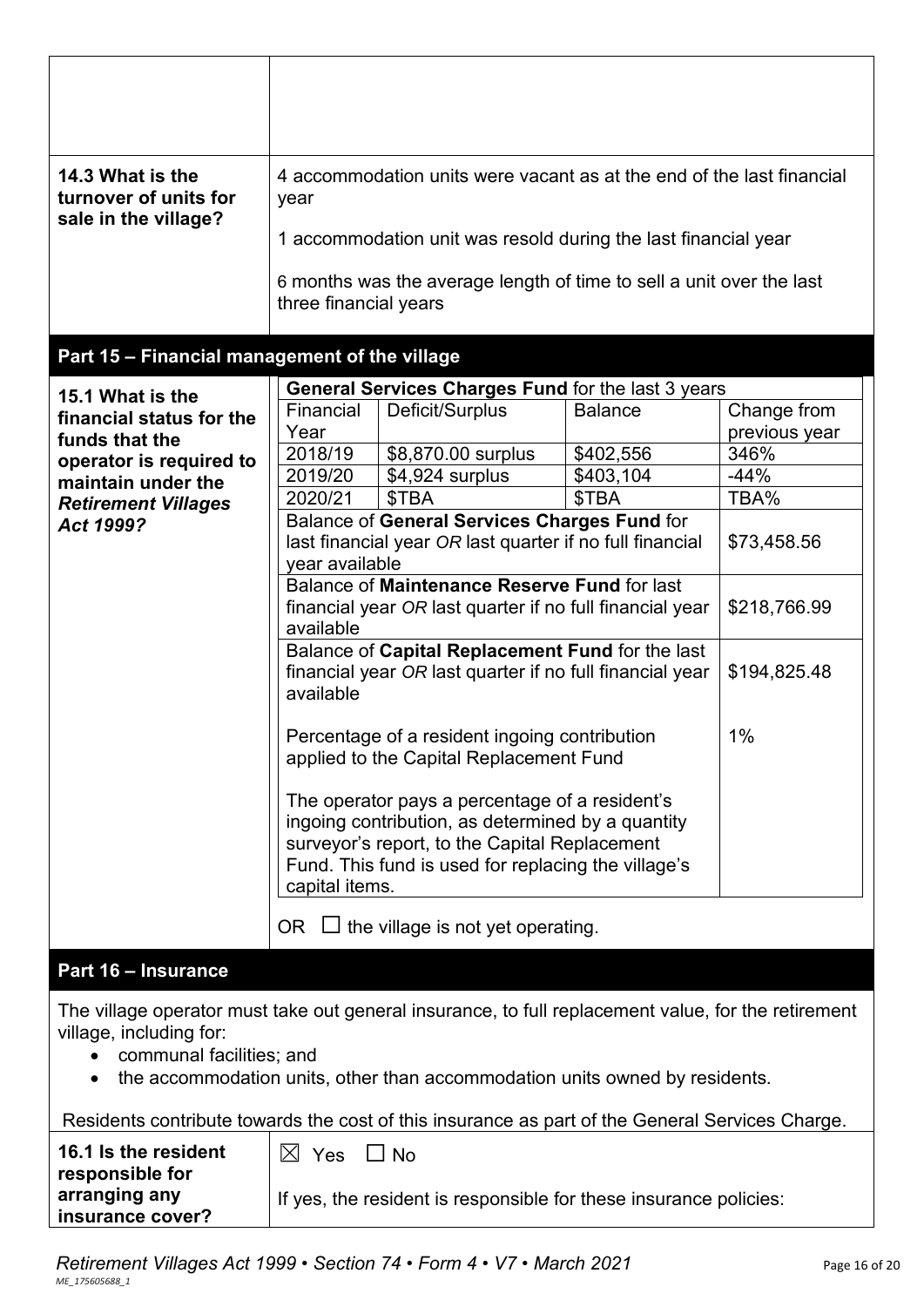| If yes, the resident is<br>responsible for these<br>insurance policies:                                              | contents of the accommodation unit (excluding fixtures and<br>fittings owned by the Operator); and<br>any vehicle or boat owned by the resident and stored in the<br>$\bullet$<br>Village.                                            |
|----------------------------------------------------------------------------------------------------------------------|---------------------------------------------------------------------------------------------------------------------------------------------------------------------------------------------------------------------------------------|
| Part 17 - Living in the village                                                                                      |                                                                                                                                                                                                                                       |
| Trial or settling in period in the village                                                                           |                                                                                                                                                                                                                                       |
| 17.1 Does the village<br>offer prospective<br>residents a trial period<br>or a settling in period<br>in the village? | $\boxtimes$ No<br>$\Box$ Yes                                                                                                                                                                                                          |
| <b>Pets</b>                                                                                                          |                                                                                                                                                                                                                                       |
| 17.2 Are residents<br>allowed to keep pets?<br>If yes: specify any                                                   | $\boxtimes$ Yes<br><b>No</b>                                                                                                                                                                                                          |
| restrictions or conditions<br>on pet ownership                                                                       | Resident's intending to house a pet must apply for the Operator's<br>consent and must observe the Pet Policy for the Village (as outlined in<br>the Village Rules). A copy of the Pet Policy is available for review upon<br>request. |
| <b>Visitors</b>                                                                                                      |                                                                                                                                                                                                                                       |
| 17.3 Are there<br>restrictions on visitors                                                                           | $\boxtimes$ Yes<br><b>No</b>                                                                                                                                                                                                          |
| staying with residents<br>or visiting?<br>If yes: specify any<br>restrictions or conditions                          | Residents must notify the operator if they intend for a visitor to stay<br>with them in the Village and must obtain the Operator's consent if this<br>is for an extended duration (in accordance with the Village Rules).             |
| on visitors (e.g. length of<br>stay, arrange with<br>manager)                                                        | Resident's intending for a visitor to stay in their unit must observe the<br>Visitor Policy for the Village (as outlined in the Village Rules). A copy of<br>the Visitor Policy is available for review upon request.                 |
| <b>Village by-laws and village rules</b>                                                                             |                                                                                                                                                                                                                                       |
| 17.4 Does the village<br>have village by-laws?                                                                       | $\boxtimes$ No<br>$\square$ Yes                                                                                                                                                                                                       |
|                                                                                                                      | By law, residents may, by special resolution at a residents meeting and<br>with the agreement of the operator, make, change or revoke by-laws<br>for the village.                                                                     |
|                                                                                                                      | Note: See notice at end of document regarding inspection of village<br>by-laws                                                                                                                                                        |
| 17.5 Does the operator<br>have other rules for<br>the village.                                                       | $\Box$ No<br>$\boxtimes$ Yes<br>If yes: Rules may be made available on request                                                                                                                                                        |
| <b>Resident input</b>                                                                                                |                                                                                                                                                                                                                                       |
| 17.6 Does the village<br>have a residents                                                                            | $\boxtimes$ Yes<br><b>No</b>                                                                                                                                                                                                          |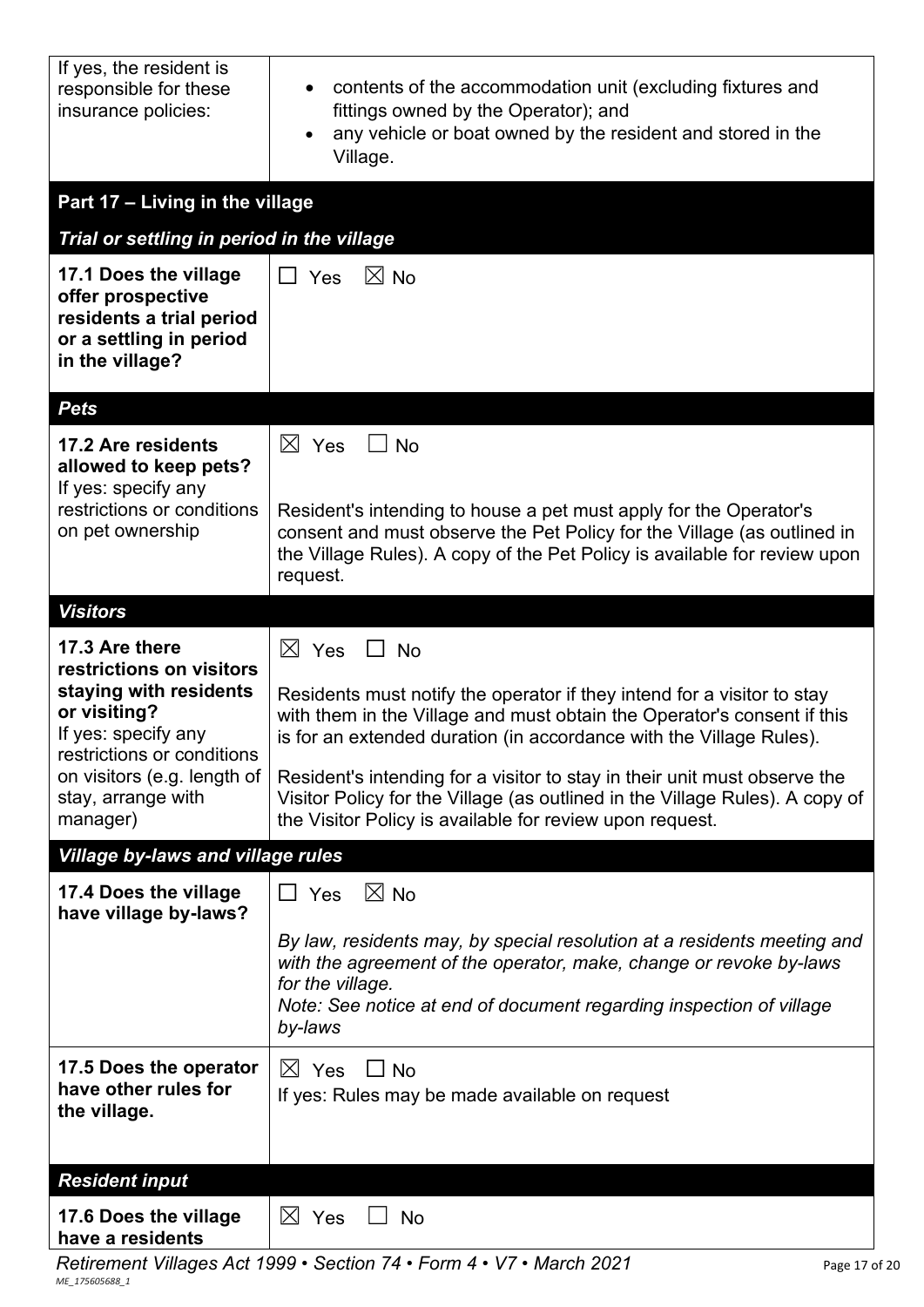| committee established<br>under the Retirement<br><b>Villages Act 1999?</b>                                                | By law, residents are entitled to elect and form a residents committee<br>to deal with the operator on behalf of residents about the day-to-day<br>running of the village and any complaints or proposals raised by<br>residents.<br>You may like to ask the village manager about an opportunity to talk<br>with members of the resident committee about living in this village.                                                      |
|---------------------------------------------------------------------------------------------------------------------------|----------------------------------------------------------------------------------------------------------------------------------------------------------------------------------------------------------------------------------------------------------------------------------------------------------------------------------------------------------------------------------------------------------------------------------------|
| <b>Part 18 - Accreditation</b>                                                                                            |                                                                                                                                                                                                                                                                                                                                                                                                                                        |
| 18.1 Is the village<br>voluntarily accredited<br>through an industry-<br>based accreditation<br>scheme?                   | $\boxtimes$ No, village is not accredited<br>$\Box$ Yes, village is voluntarily accredited through:                                                                                                                                                                                                                                                                                                                                    |
|                                                                                                                           | Note: Retirement village accreditation schemes are industry-based schemes. The Retirement<br>Villages Act 1999 does not establish an accreditation scheme or standards for retirement villages.                                                                                                                                                                                                                                        |
| Part 19 - Waiting list                                                                                                    |                                                                                                                                                                                                                                                                                                                                                                                                                                        |
| 19.1 Does the village<br>maintain a waiting list<br>for entry?<br>If yes,<br>what is the fee to join<br>the waiting list? | $\boxtimes$ Yes<br>$\Box$ No<br>$\boxtimes$ No fee                                                                                                                                                                                                                                                                                                                                                                                     |
|                                                                                                                           |                                                                                                                                                                                                                                                                                                                                                                                                                                        |
| <b>Access to documents</b>                                                                                                |                                                                                                                                                                                                                                                                                                                                                                                                                                        |
| least seven days after the request is given).<br>$\boxtimes$                                                              | The following operational documents are held by the retirement village scheme operator<br>and a prospective resident or resident may make a written request to the operator to<br>inspect or take a copy of these documents free of charge. The operator must comply with<br>the request by the date stated by the prospective resident or resident (which must be at<br>Certificate of registration for the retirement village scheme |
| $\boxtimes$                                                                                                               | Certificate of title or current title search for the retirement village land                                                                                                                                                                                                                                                                                                                                                           |
| $\boxtimes$<br>Village site plan<br>$\boxtimes$<br>$\Box$                                                                 | Plans showing the location, floor plan or dimensions of accommodation units in the village<br>Plans of any units or facilities under construction                                                                                                                                                                                                                                                                                      |
| $\Box$<br>$\Box$<br>$\Box$                                                                                                | Development or planning approvals for any further development of the village<br>An approved redevelopment plan for the village under the Retirement Villages Act<br>An approved transition plan for the village                                                                                                                                                                                                                        |
| $\Box$<br>$\boxtimes$                                                                                                     | An approved closure plan for the village<br>The annual financial statements and report presented to the previous annual meeting                                                                                                                                                                                                                                                                                                        |
| of the retirement village<br>$\boxtimes$<br>years of the retirement village                                               | Statements of the balance of the capital replacement fund or maintenance reserve fund or<br>Income and expenditure for general services at the end of the previous three financial                                                                                                                                                                                                                                                     |
| $\Box$                                                                                                                    | Statements of the balance of any Body Corporate administrative fund or sinking fund at the<br>end of the previous three years of the retirement village<br>Examples of contracts that residents may have to enter into                                                                                                                                                                                                                 |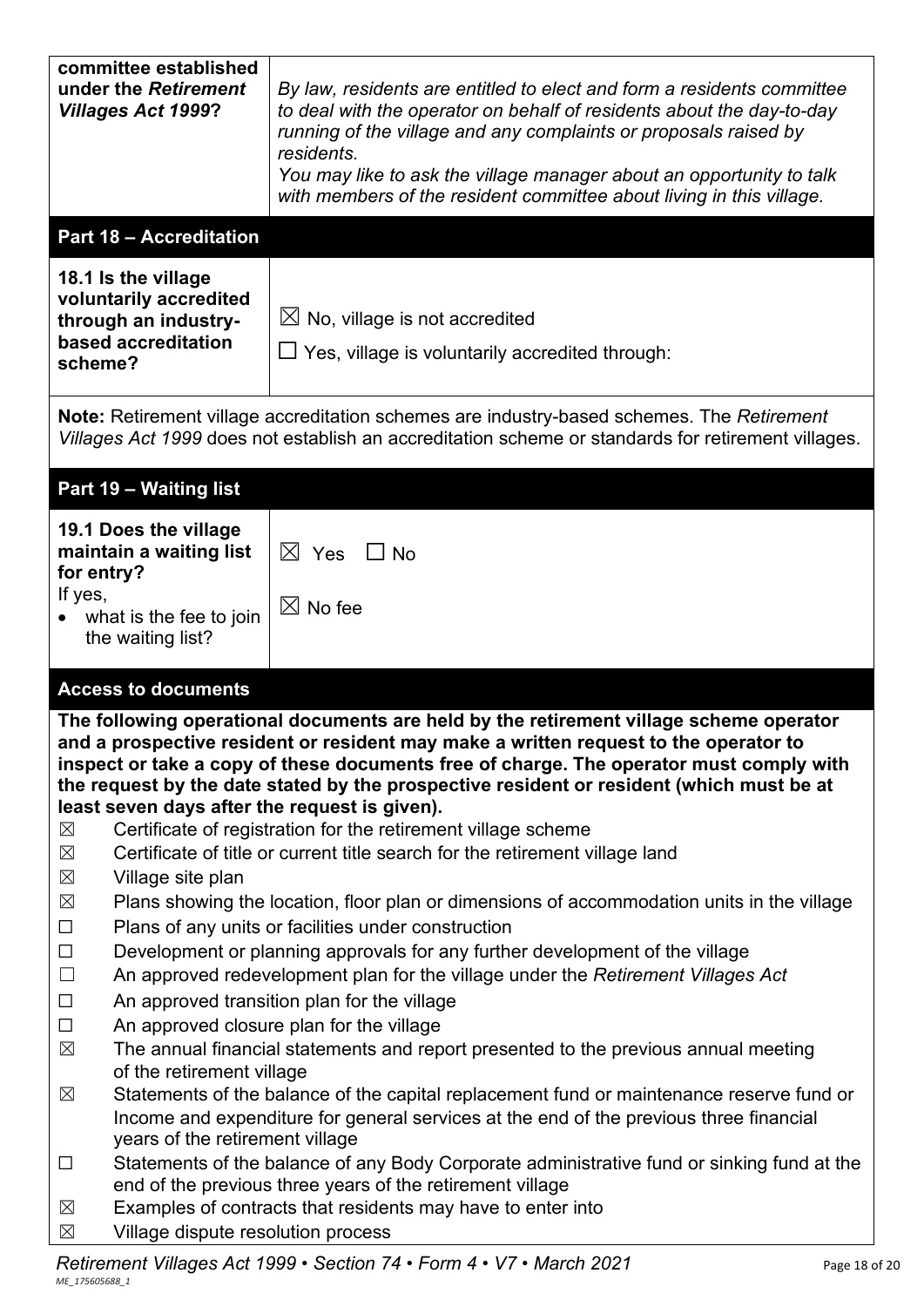- ☐ Village by-laws
- $\boxtimes$  Village insurance policies and certificates of currency
- $\boxtimes$  A current public information document (PID) continued in effect under section 237I of the Act (this applies to existing residence contracts)

*An example request form containing all the necessary information you must include in your request is available on the Department of Housing and Public Works website.*

## **Further Information**

If you would like more information, contact the Department of Housing and Public Works on 13 QGOV (13 74 68) or visit our website at **[www.hpw.qld.gov.au](http://www.hpw.qld.gov.au/)**

### **General Information**

General information and fact sheets on retirement villages: [www.qld.gov.au/retirementvillages](http://www.qld.gov.au/retirementvillages) For more information on retirement villages and other seniors living options: [www.qld.gov.au/seniorsliving](http://www.qld.gov.au/seniorsliving)

### **Regulatory Services, Department of Housing and Public Works**

Regulatory Services administers the *Retirement Villages Act 1999*. This includes investigating complaints and alleged breaches of the Act. Department of Housing and Public Works GPO Box 690, Brisbane, QLD 4001 Phone: 07 3008 3450 Email: regulatoryservices@hpw.qld.gov.au Website: [www.hpw.qld.gov.au/housing](http://www.hpw.qld.gov.au/housing)

### **Queensland Retirement Village and Park Advice Service (QRVPAS)**

Specialist service providing free information and legal assistance for residents and prospective residents of retirement villages and manufactured home parks in Queensland. Caxton Legal Centre Inc. 1 Manning Street, South Brisbane, QLD 4101 Phone: 07 3214 6333 Email: caxton@caxton.org.au Website: [www.caxton.org.au](http://www.caxton.org.au/)

### **Department of Human Services (Australian Government)**

Information on planning for retirement and how moving into a retirement village can affect your pension Phone: 132 300 Website: www.humanservices.gov.au/individuals/subjects/age-pension-and-planning-yourretirement

### **Seniors Legal and Support Service**

These centres provide free legal and support services for seniors concerned about elder abuse, mistreatment or financial exploitation. Caxton Legal Centre Inc. 1 Manning Street, South Brisbane, QLD 4101 Phone: 07 3214 6333 Email: caxton@caxton.org.au Website: [https://caxton.org.au](https://caxton.org.au/)